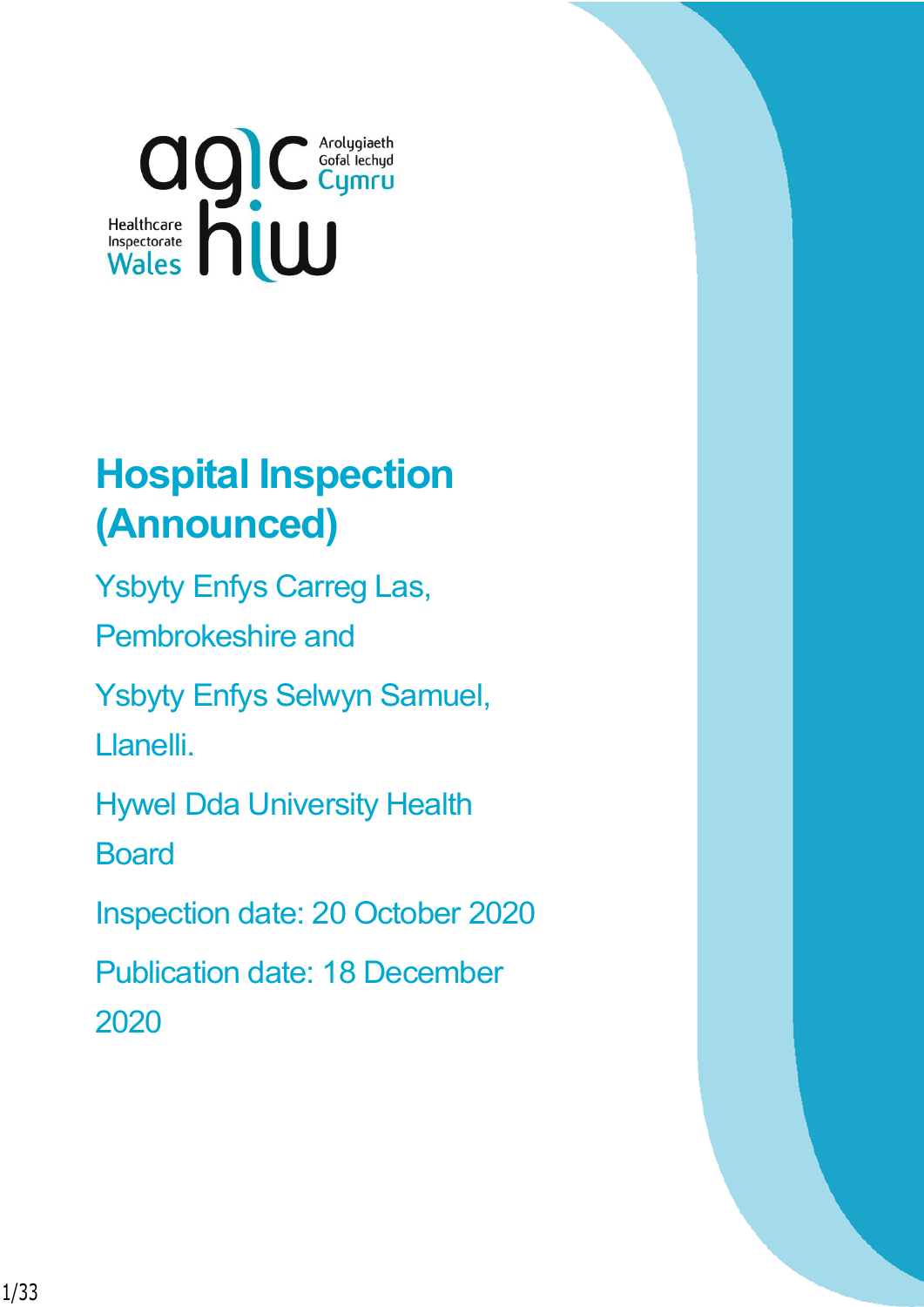This publication and other HIW information can be provided in alternative formats or languages on request. There will be a short delay as alternative languages and formats are produced when requested to meet individual needs. Please contact us for assistance.

Copies of all reports, when published, will be available on our website or by contacting us:

In writing:

**Communications Manager Healthcare Inspectorate Wales Welsh Government Rhydycar Business Park Merthyr Tydfil CF48 1UZ**

Or via

**Phone: 0300 062 8163 Email: [hiw@gov.wales](mailto:hiw@gov.wales) Website: [www.hiw.org.uk](http://www.hiw.org.uk/)**

Digital ISBN 978-1-80082-645-8

© Crown copyright 2020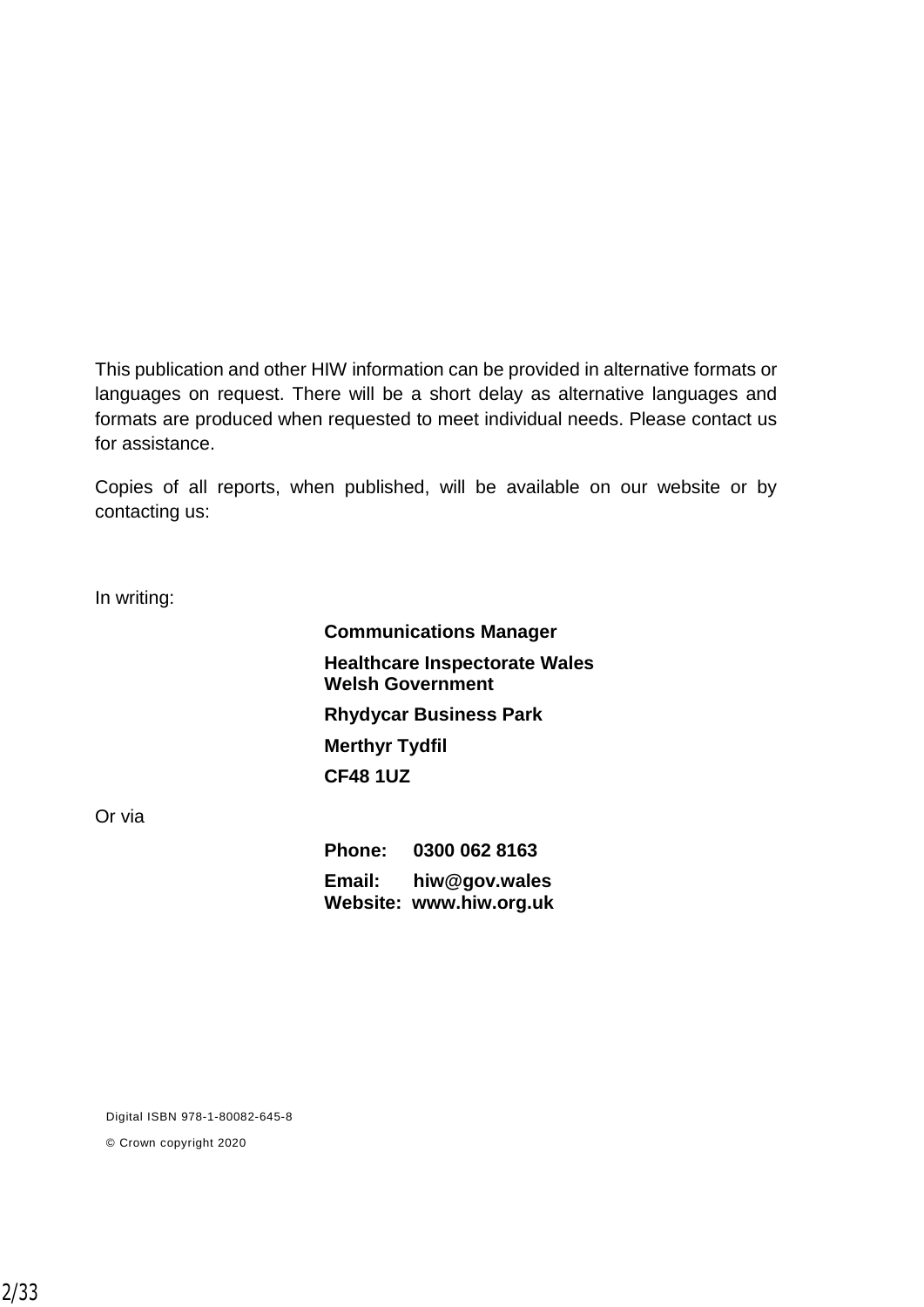### **Contents**

| 2.             |                                                                    |  |
|----------------|--------------------------------------------------------------------|--|
| 3 <sub>1</sub> |                                                                    |  |
|                |                                                                    |  |
| 4.             |                                                                    |  |
| 5.             |                                                                    |  |
|                | Appendix A – Summary of concerns resolved during the inspection 27 |  |
|                |                                                                    |  |
|                |                                                                    |  |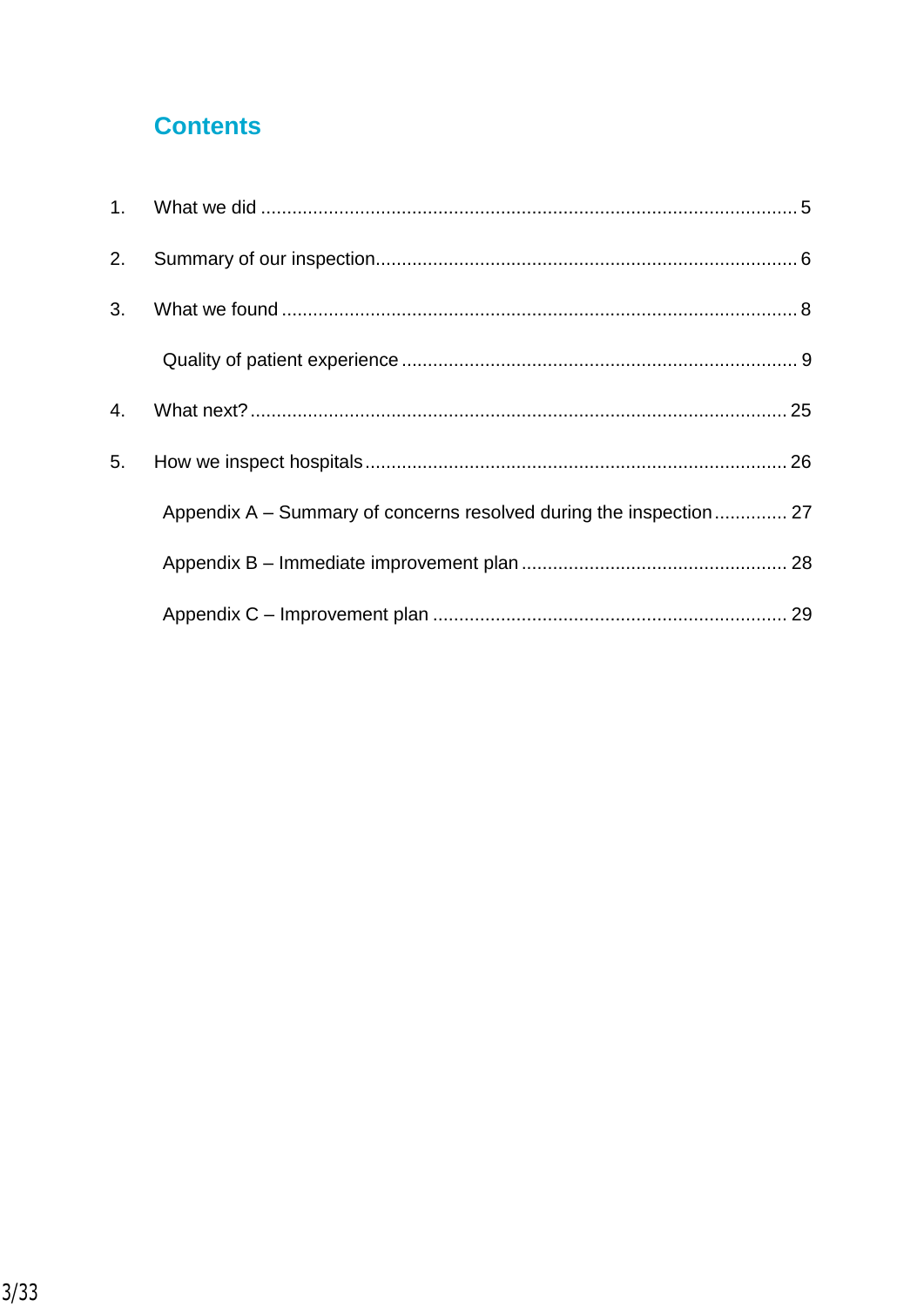## Healthcare Inspectorate Wales (HIW) is the independent inspectorate and regulator of healthcare in Wales

## Our purpose

To check that people in Wales receive good quality healthcare

## Our values

We place patients at the heart of what we do. We are:

- Independent
- **•** Objective
- Caring
- **•** Collaborative
- Authoritative

## Our priorities

Through our work we aim to:

| Provide assurance:              | Provide an independent view on the<br>quality of care                      |  |  |
|---------------------------------|----------------------------------------------------------------------------|--|--|
| Promote improvement:            | Encourage improvement through<br>reporting and sharing of good<br>practice |  |  |
| Influence policy and standards: | Use what we find to influence policy,<br>standards and practice            |  |  |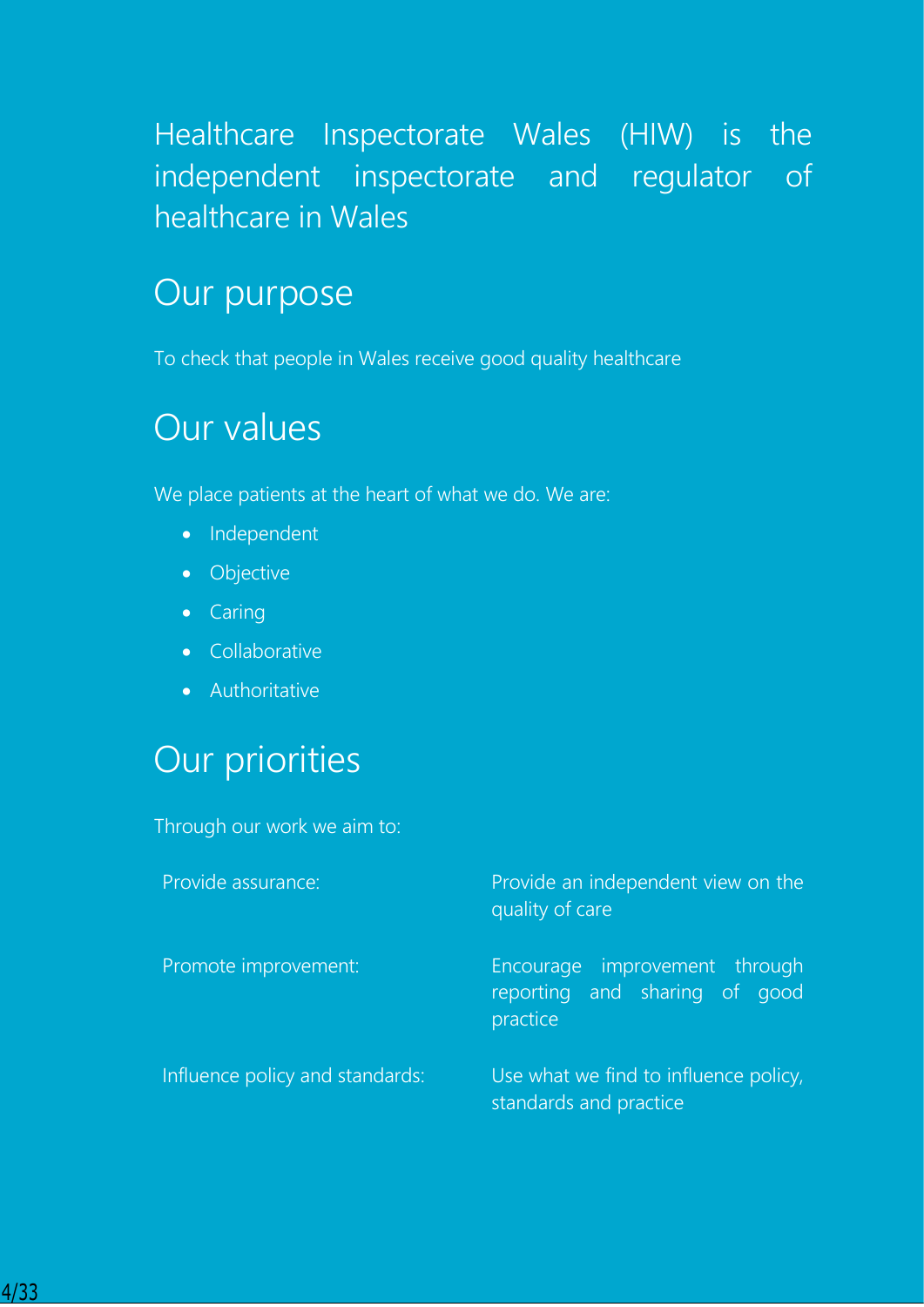## <span id="page-4-0"></span>**1. What we did**

Healthcare Inspectorate Wales (HIW) completed an announced inspection of two field hospitals within Hywel Dda University Health Board area on 20 October 2020. The following sites were visited during this inspection:

- Ysbyty Enfys Carreg Las, Pembrokeshire
- Ysbyty Enfys Selwyn Samuel, Llanelli.

Our team, for the inspection comprised of one HIW inspection manager and one HIW clinical peer reviewer. At the time of our inspection both sites were empty and in the final stages of preparation to receive patients.

HIW explored how the service met the Health and Care Standards (2015).

Further details about how we conduct hospital inspections can be found in Section 5 and on our website.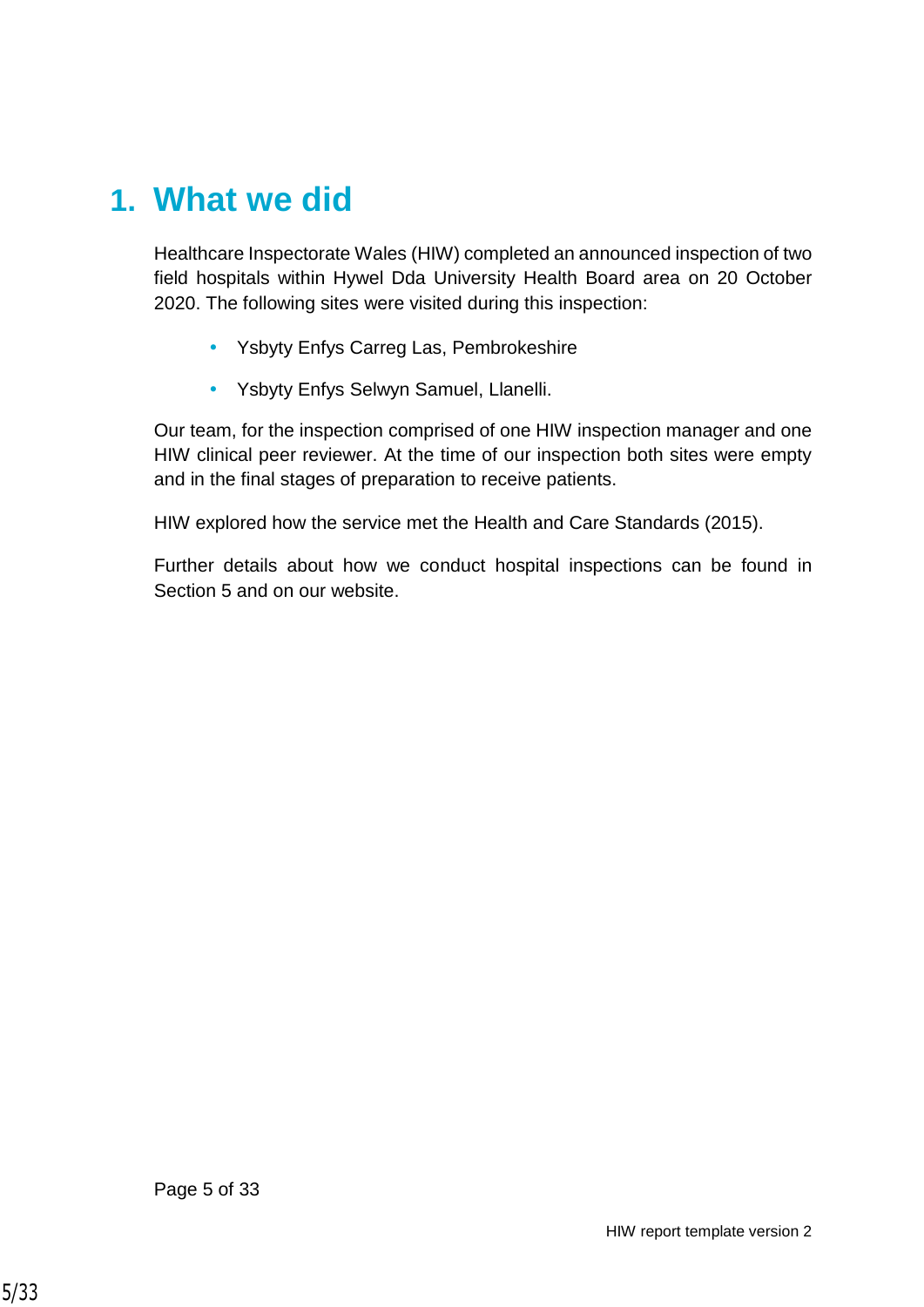## <span id="page-5-0"></span>**2. Summary of our inspection**

We found evidence of extensive planning by the service in preparation for the provision of safe and effective care to patients within unique environments. The transformation of both sites into clinical wards was well considered. We saw evidence of good leadership and staff who were engaged and passionate in their roles.

This is what we found the service did well:

- A great deal of planning and preparation had been invested in the transformation of the two sites into clinical ward areas
- Both sites presented as having excellent facilities and good equipment provision
- Excellent infection prevention and control planning and training for staff
- Evidence that patient dignity was at the forefront of the planning process
- Good procedure and process in place for transferring patients out of the field hospital as needed
- Impressive staff recruitment, induction process and staff development processes
- Good governance arrangements with an excellent leadership team who were well informed and knowledgeable in all aspects of the development of the field hospitals
- The inspection team had a positive experience with all health board staff fully engaged in the process.

This is what we recommend the service could improve:

- Better signage/directions to the Ysbyty Enfys Selwyn Samuel
- Improvements to the trip hazard identified at the entrance to the patient toilet facilities at Ysbyty Enfys Carreg Las
- Patients could gain access and remain unnoticed at several areas within Ysbyty Enfys Carreg Las site. In addition there was an external

Page 6 of 33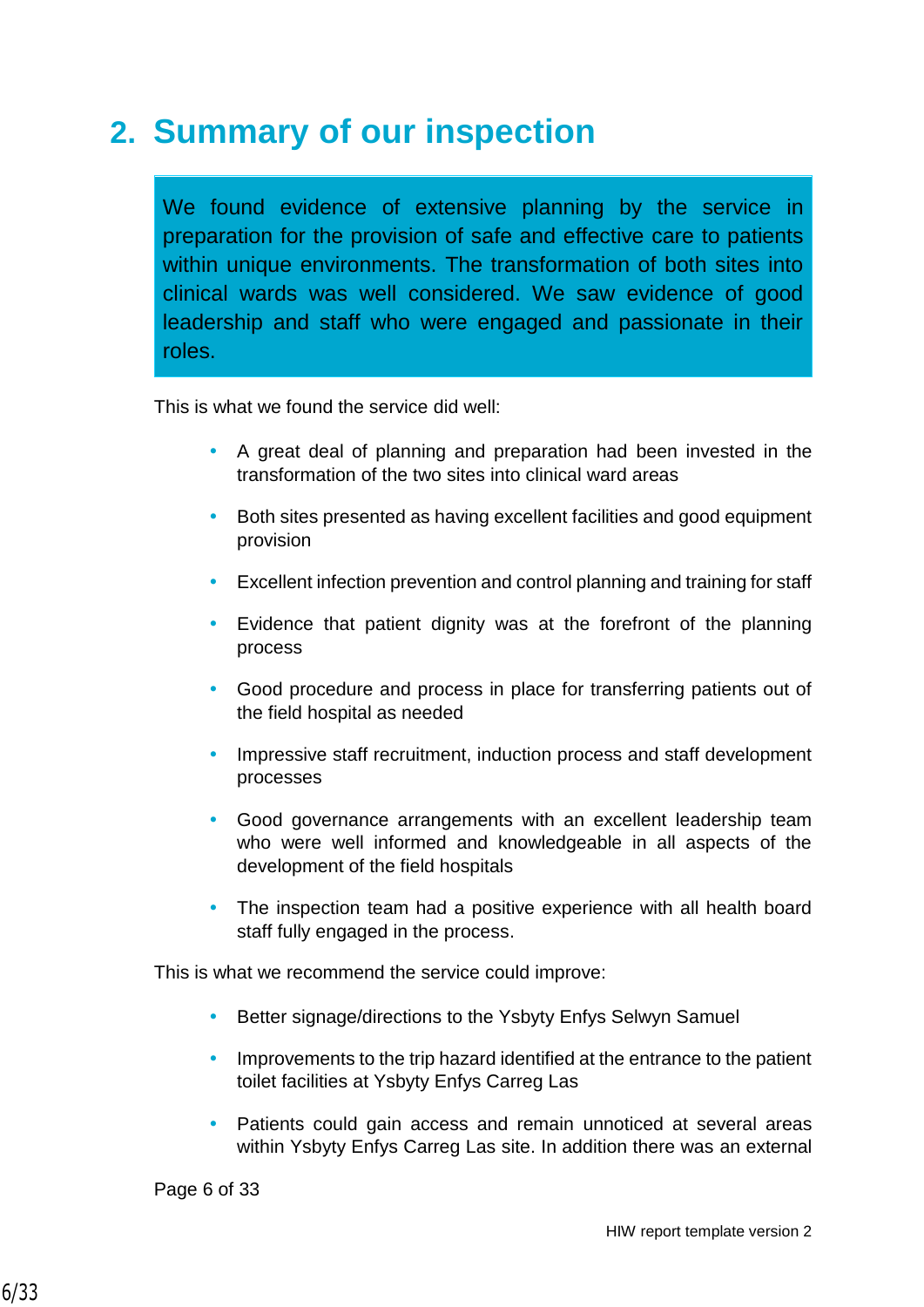door which could be opened from the inside which patients could access.

Page 7 of 33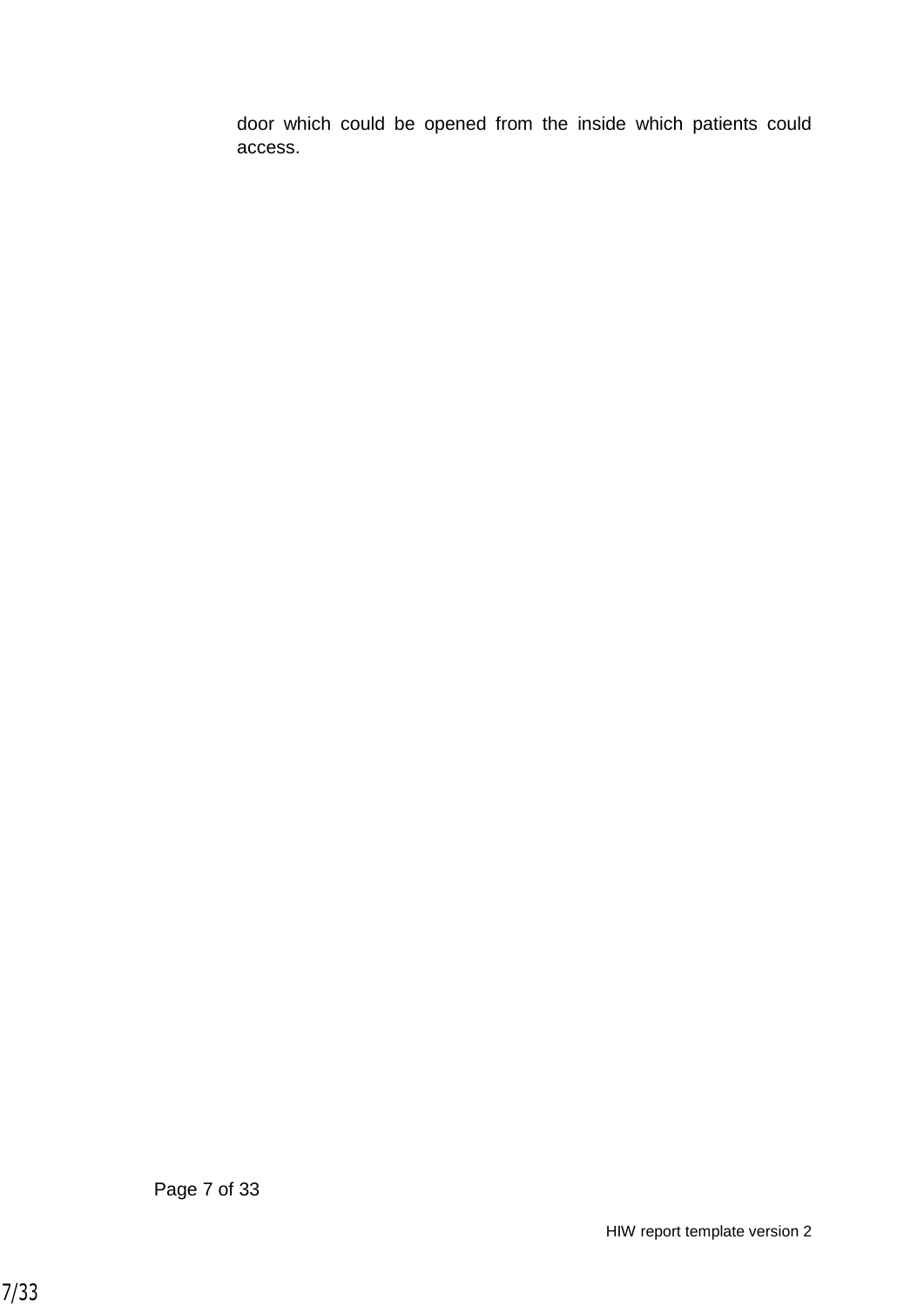### <span id="page-7-0"></span>**3. What we found**

#### **Background of the service**

Hywel Dda University Health Board provides healthcare services to a total population of around 384,000 throughout Carmarthenshire, Ceredigion and Pembrokeshire.

In response to the COVID-19 pandemic, the health board has engaged in planning to commission a number of new field hospitals<sup>1</sup> across the region in support of acute hospital services by creating additional capacity for patient care. As a result of the pandemic, health boards are faced with the challenges of acute hospital bed reductions due to social distancing measures, winter flu and seasonal winter pressures. The way in which hospitals within the health board area operate has been changed to ensure that patients who have tested positive for COVID-19 are kept separate from patients who do not have COVID-19, to minimise the risk of infection. This has meant they do not have the same level of capacity to treat patients and deliver services in the same way. The use of field hospital capacity provides a means of easing pressures on the acute hospital sites.

Ysbyty Enfys Carreg Las and Ysbyty Enfys Selwyn Samuel will be used for low and medium risk patients who no longer need medical intervention in hospital, but who need some additional time to recuperate, or are waiting for a package of care in the community. Ysbyty Enfys Carreg Las will care for up to 70 patients at a time whilst Ysbyty Enfys Selwyn Samuel has the capacity for up to 64 patients. Patients who have tested negative for COVID-19 and patients who are post COVID-19<sup>2</sup> will be transferred and they will receive care from a multi-disciplinary team including nurses, doctors, and therapists. Ysbyty Enfys Selwyn Samuel became operational and started accepting patients on 16 November 2020 and Ysbyty Enfys Las was due to receive patients on 9 December 2020.

Page 8 of 33

l

<sup>1</sup> Field hospitals are temporary hospitals and are also referred to as acute surge facilities

<sup>2</sup> 14 day post positive test and asymptomatic patients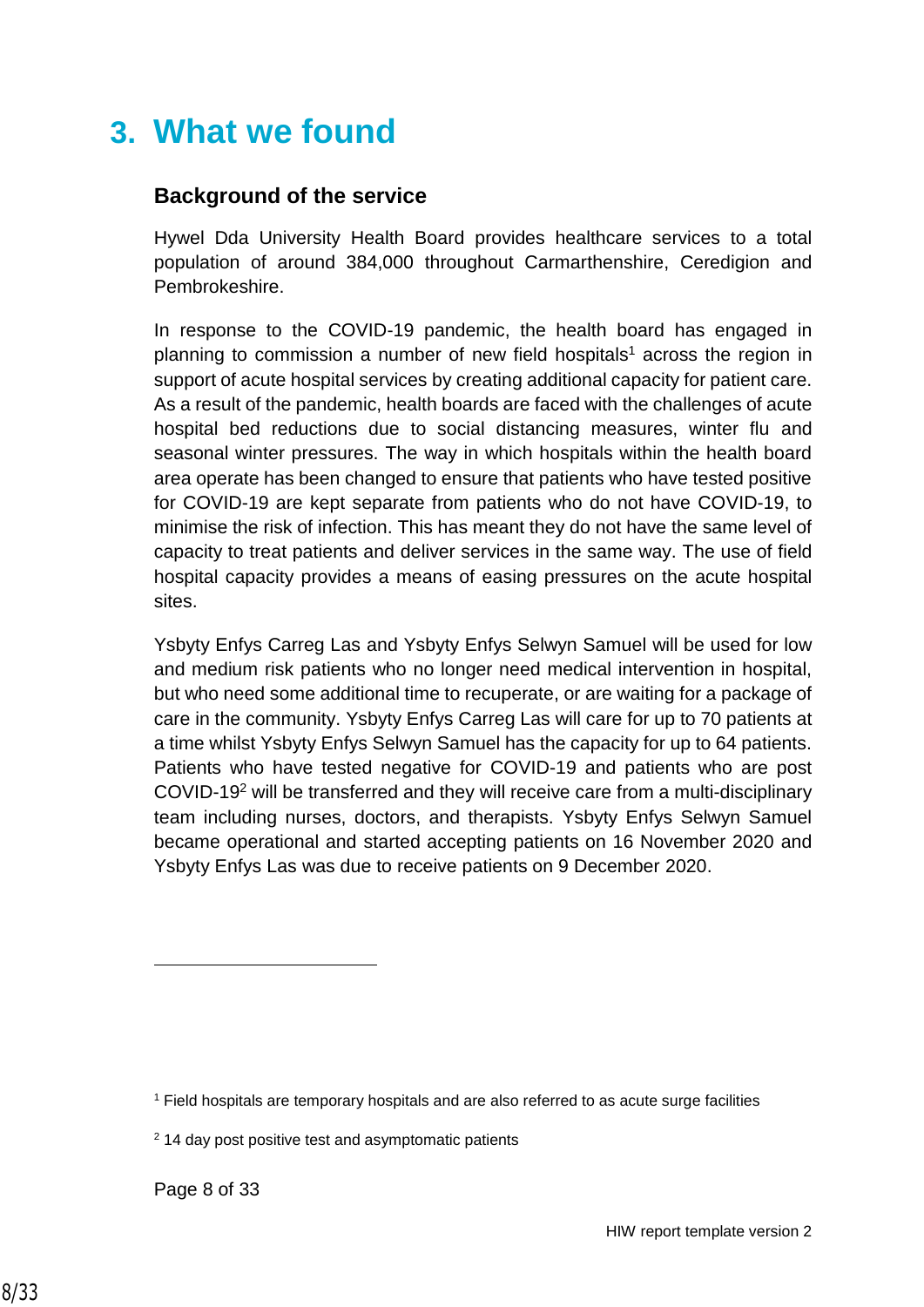### <span id="page-8-0"></span>**Quality of patient experience**

*The sites were not operational during our inspection which meant that we did not have an opportunity to engage with any patients. We did however consider the way in which care would be provided to patients in a dignified, individual and timely manner.*

### **Dignified care**

During the course of our inspection we considered how the arrangements and facilities at both sites promoted and ensured the comfort and dignity of all patients using the facilities. We also considered whether the environment would allow for dignified and private care to be delivered. We saw that, due to nature of the environment of the field hospitals, they were not conducive to the same level of privacy and dignity as an acute purpose built hospital.

However it must be recognised that the sites have been built and designed for use during a local and national emergency and pandemic. Through discussions with senior staff we found that, despite the challenges and barriers to dignity and privacy, the health board and local team had worked extremely hard to ensure they maximised patients' dignity. Every development and design feature was considered in relation to dignity and privacy while maintaining safety. This was a difficult balance for the health board to achieve, however it was evident they had worked very hard to achieve this balance.

We saw that each bed space could be completely enclosed by screens if bed based care was required. These screens could also be used to separate the bed spaces in the event that a patient required more privacy. Staff worked hard to ensure that patients could be cared for with dignity and respect. This included escorting them to toilet and shower facilities and using private areas away from the main clinical areas to hold sensitive conversations.

We considered how patient's relatives would be kept up to date with their treatment and care. We were told that each site has designated family liaison officers. These officers will assist patients with undertaking video calls and virtual visiting and supported patients with their communication needs. In addition the sites had developed a schedule for calling patient relatives to update them on a daily basis. This ensured that patients' relatives were supported and kept up to date in an extremely challenging and distressing time.

The health board had tested the viability of establishing and operating a field hospital by opening Ysbyty Enfys Caerfyrddin, as a pilot for eight weeks during

Page 9 of 33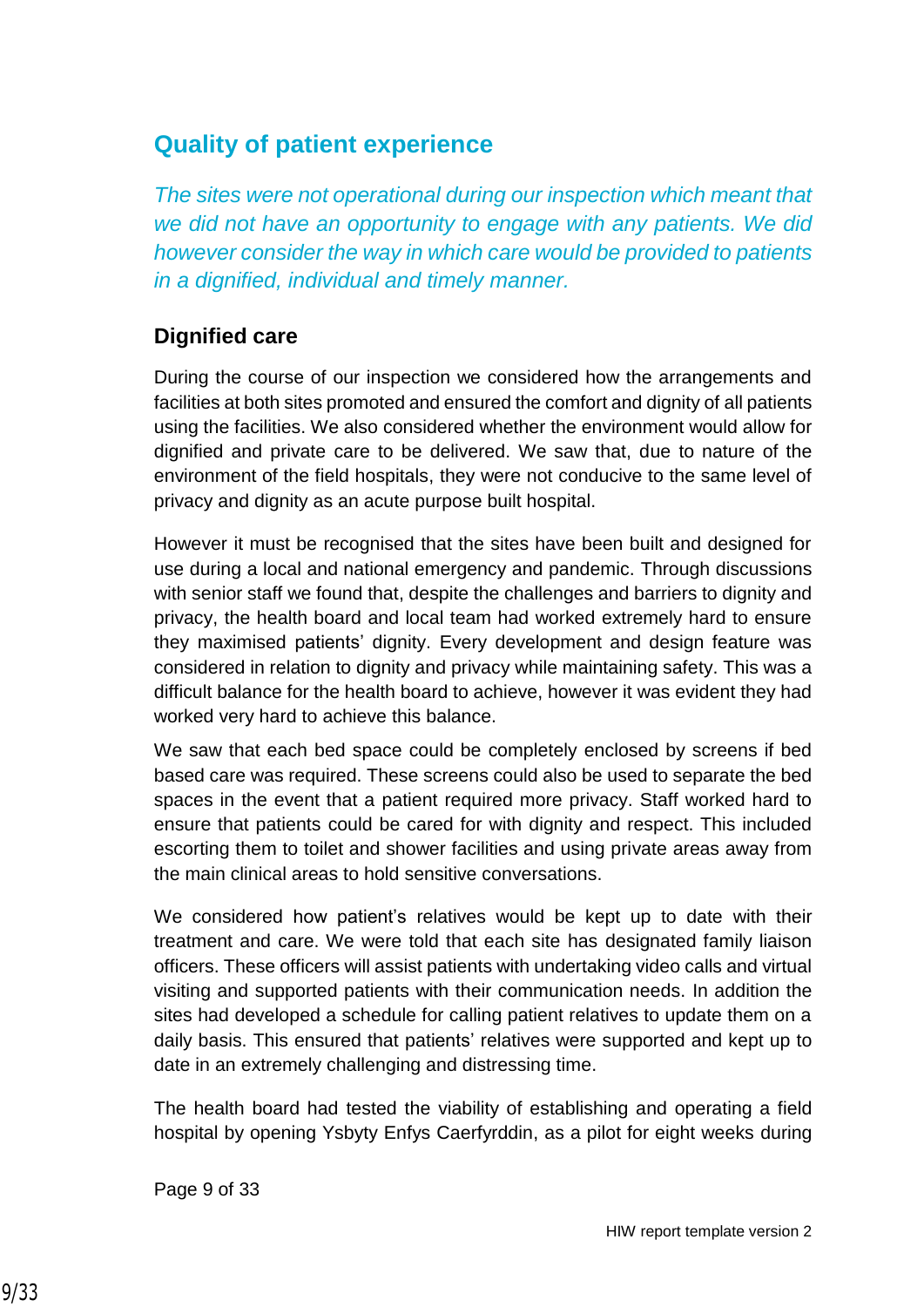the summer of 2020. We were told that during the time of the pilot, visiting from family was discouraged. However; due to the layout of the field hospital, the health board were able to risk assess and facilitate some visits in an out-door area. It was explained to us this made a significant difference to the overall wellbeing of patients. We were told that staff were in the process of developing similar safe measures, to be able to offer the same service on the two sites inspected.

We looked at whether the facilities were appropriate for longer stay patients. We were told the facilities were designed for short stays only, and not suited to long stays for patients. The health board had also taken the decision that these sites were not suitable for the accommodation and care of certain patient groups. These included patients living with a history of self-harm, cognitive impairment and learning disabilities. This was in recognition of the specialised and unique needs of these patient groups and how the field hospital environment may not meet their needs.

#### **Patient information**

We reviewed a draft of a patient information leaflet relating to Ysbyty Enfys Carreg Las. The leaflet provided clear and concise information for patients and their families/carers. It included an explanation of the need for the health board to develop the field hospitals, the level of care patients could expect to receive, contact telephone numbers for the site and the family liaison team and photographs of the building and internal facilities at the site. We were told that individual leaflets would be developed for each field hospital site.

Whilst patients will be transferred from acute hospitals to the field hospitals, we considered how accessible the sites are to potential visitors. We found that signage and directions to Ysbyty Carreg Enfys Las were excellent. The site was easily accessible via a purpose built temporary road. However, the inspection team experienced difficulty in locating the Ysbyty Enfys Selwyn Samuel site, which was located within Llanelli town centre. This was because the destination was not accurate on vehicle satellite navigation systems. This was discussed with senior staff who agreed that additional road signs would be beneficial, to accurately direct traffic and visitors to the site.

#### **Timely care**

We were told that patient observations would be recorded in a recognised national chart to identify patients who may be becoming unwell or developing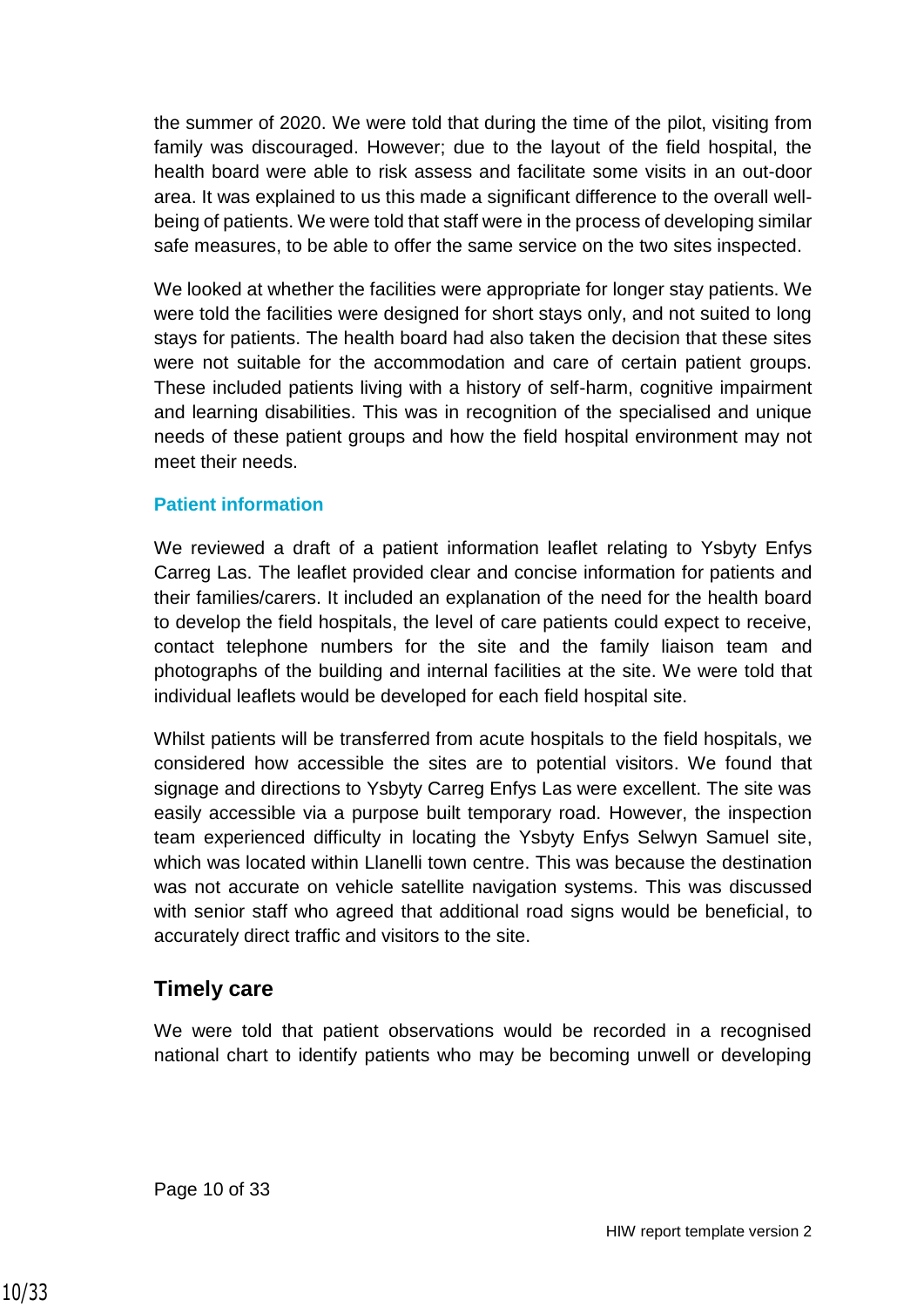sepsis<sup>3</sup>. We also reviewed documentation which reflected that a sepsis pathway and process had been developed in line with the field hospital setting. This demonstrated that a trigger system and escalation process for accessing senior medical care and escalation of care was in place.

We saw there was a procedure and process in place for transferring patients out of the field hospital as needed. This include liaison with the acute site management team and Welsh Ambulance Service. The health board had implemented a flow chart of escalation and transfer from the field hospital. This included scenarios such as clinical emergency and suspected infection. This process had been tested during the use of a field hospital earlier in 2020. Staff reported that the process worked well and engagement from the acute site and welsh ambulance service was good.

#### **People's rights**

We considered whether patients were able to access spiritual and religious care and support. We were told by senior staff that spiritual and religious care and support was available when required. This could be provided virtually predominantly, however, onsite support could be provided in exceptional circumstances.

There were on site mortuary facilities to care and accommodate deceased patients if needed. The health board was working on a local agreement with funeral directors to collect deceased patients quickly. This was to allow relatives to spend time with their deceased relative, in a less clinical and more appropriate environment such as the funeral home viewing area.

The sites were not planned to be used to care for patients who were in their last days of life. However the team outlined examples where patients had deteriorated and requested to stay within the field hospital. Staff outlined how they had ensured that the patient's wishes were recognised and met. These examples were from the period of the pilot of Ysbyty Enfys Caerfyrddin.

l

<sup>&</sup>lt;sup>3</sup> Sepsis is a life-threatening reaction to an infection. It happens when the immune system overreacts to an infection and starts to damage the body's own tissues and organs.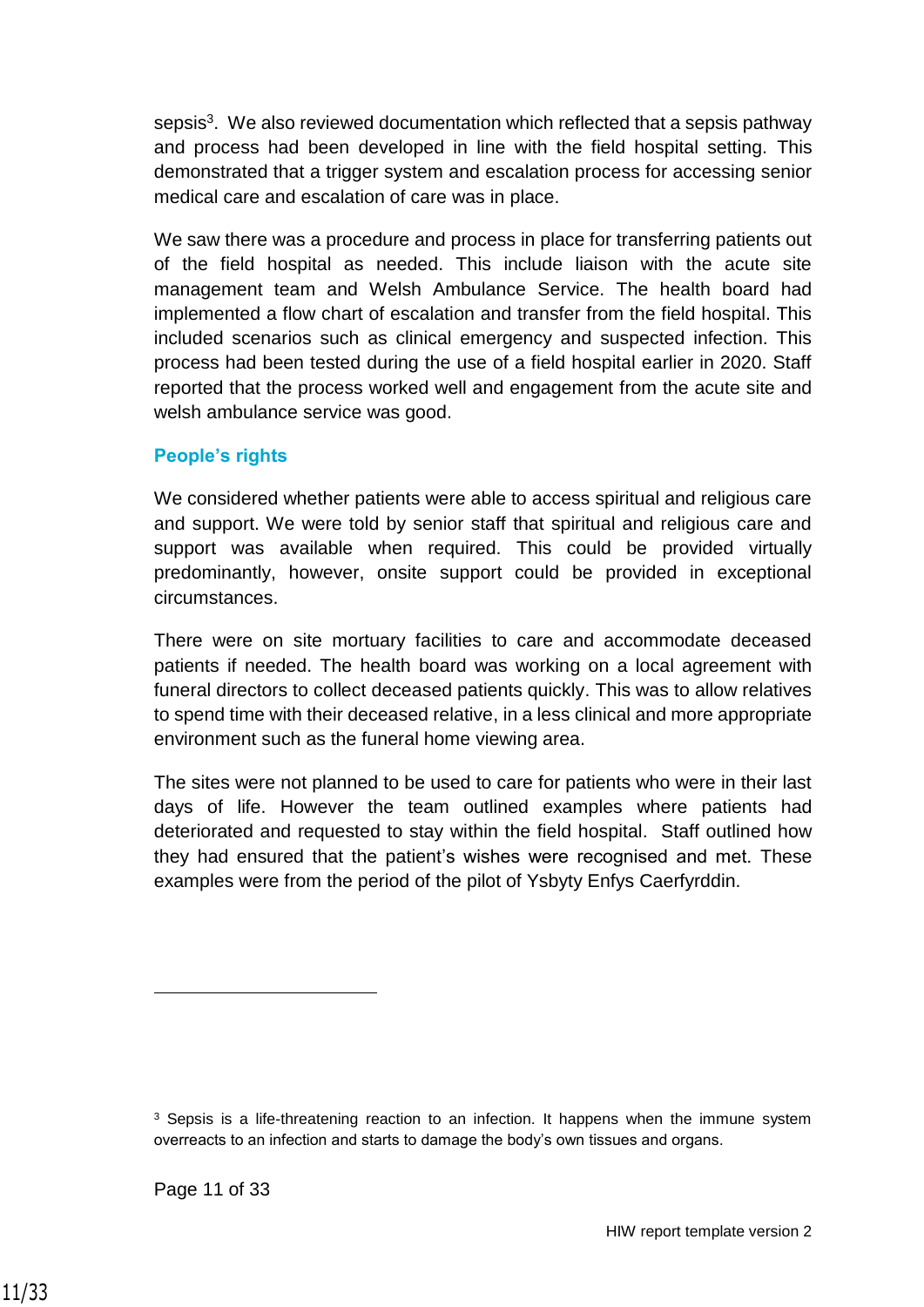We heard examples of highly compassionate care which ensured that patients experienced dignified and peaceful last days of life. This included facilitating a patient to go outside one last time and staff going above and beyond to provide compassionate and dignified care.

There were facilities at the sites for patients living with a physical disability and reduced mobility. These included ramps for wheelchairs, widened doorways and disabled bathrooms and toilets.

Due to the original purpose of both sites, we saw that some of the environments appeared quite bland and it was highlighted that if spending significant time in this environment there was potential for mental health impact. We were told that staff were ensuring that the wards would have artwork, televisions and orientation clocks alongside games and RITA (reminiscence therapy) units in order to make the area more conducive to positive mental health.

#### **Listening and learning from feedback**

We reviewed documents which reflected that, during the pilot of Ysbyty Enfys Caerfyrddin, patients were supported by the health board's family liaison team to complete experience questionnaires. We were told the questionnaires alongside written and verbal feedback, demonstrated the positive effects of the field hospital admissions. We also saw some of the positive quotes received by the health board form patients.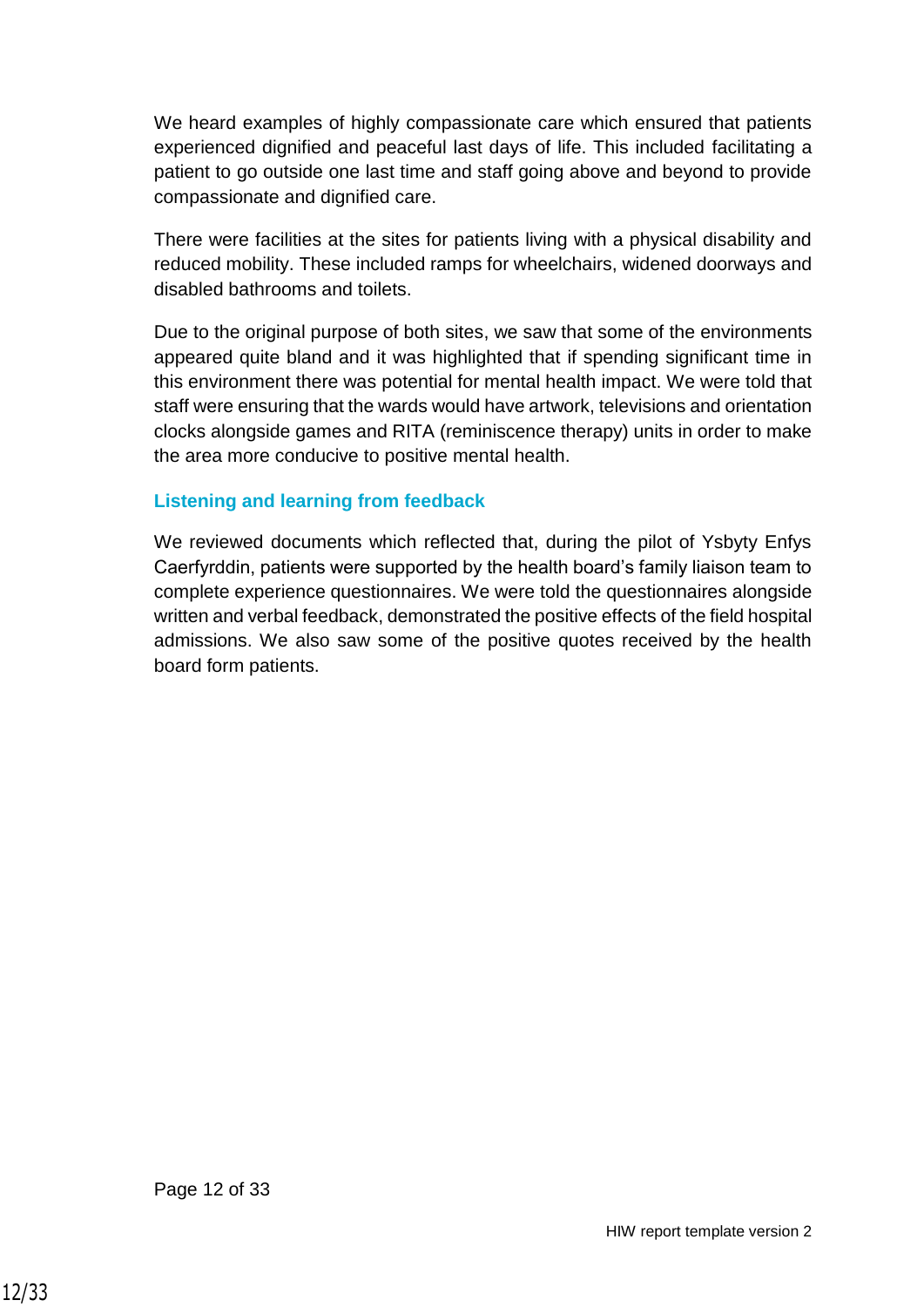### **Delivery of safe and effective care**

*We considered the extent to which services provide high quality, safe and reliable care centred on individual patients.*

#### **Safe care**

#### **Managing risk and promoting health and safety**

Through discussions with senior staff and from our own observations, it was evident that a great deal of planning and preparation had been invested in the transformation of the two sites into clinical ward areas. The inspection team saw that the environments at both sites were clean and tidy, appropriately lit and wellmaintained. Both sites had a feeling of calmness throughout the inspection and the environment appeared safe for potential patients with no blocked corridors or clutter present.

The leadership team were actively working with the estates team to assess all areas for ligature risks. Due to the nature of the buildings and the adaptation of non-clinical areas, this posed challenges in minimising the risk of ligatures. The health board were actively working to address this issue. We saw that some ligature risks had been assessed and mitigated. An example of this was the removal of hooks from a wall. We have asked the health board to forward their completed risk assessment prior to utilising the site.

During our inspection we assessed the facilities to ensure any fluids or products hazardous to health, were able to be locked away. We saw lockable areas available to store fluids and products hazardous to health. We also considered the facilities to ensure that any objects which could be used for self-harm were locked away. There were some areas which had not yet been fitted with locks or keypads to ensure authorised access only. We received assurance from the health board and local leadership team that this would be rectified prior to the sites being operational.

We reviewed the arrangements to ensure that unauthorised persons could not enter the facility and that patients with cognitive impairment could not leave unnoticed. The arrangements in place at the time of the inspection did not ensure that patients could not leave the clinical areas unnoticed.

In particular, at the Ysbyty Enfys Carreg Las site, there were several areas where patients, could gain access to areas outside of the immediate clinical area and remain unnoticed. In addition there was an external door which could be opened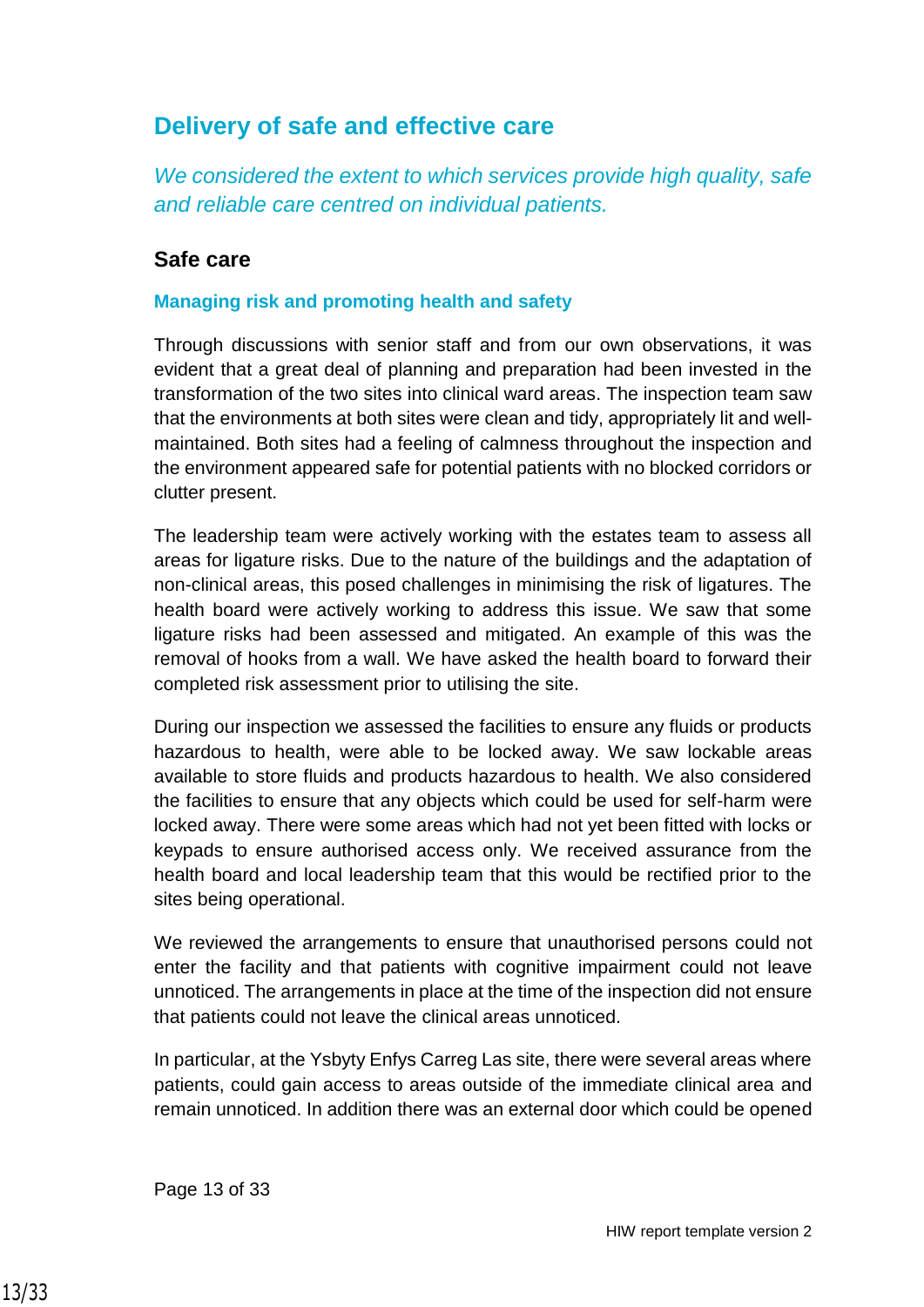from the inside which patients could access. This would pose a significant risk if not rectified prior to operationalisation.

The leadership team assured us that they were working hard to ensure, that all areas that could be accessed, would be locked where this was safe to do. Where this was not safe to do, for example in the case of fire doors, the health board were risk assessing this. A possible mitigation the team were considering was adding alarms to doors, to alert staff to anyone leaving the area. Another measure being considered was increased staffing levels to ensure close supervision and visibility of patients. The health board provided us with confirmation of this work and an updated risk assessment prior to the sites being used.

During an orientation tour of Ysbyty Enfys Carreg Las, we identified a potential trip hazard at the entrance to the patient toilet facilities, where the joins in the flooring were raised. This was discussed with senior staff who had already identified this as a potential risk. We were assured that action would be taken to remedy this prior to the site becoming operational.

#### **Preventing pressure and tissue damage**

We saw that there was a specific risk assessment in place for the assessment of patients within field hospitals. This was to ensure that patients are helped to look after their skin and every effort is made to prevent them developing pressure and tissue damage.

We reviewed an evaluation report which detailed a breakdown of patient outcomes and quality indicators, following the period when the temporary Ysbyty Enfys Caerfyrddin was operational. This reflected there were no cases of healthcare acquired pressure ulcers.

#### **Falls prevention**

The health board also had a separate risk assessment to assess those patients at risk of a fall, to ensure that every effort is made to prevent falls and reduce avoidable harm.

#### **Infection prevention and control**

There were several hand washing and sanitising stations spaced out throughout the clinical areas. The location and number of these stations had been carefully planned by the health board, with advice from the specialist infection prevention and control (IPC) team. There was one station per seven patients.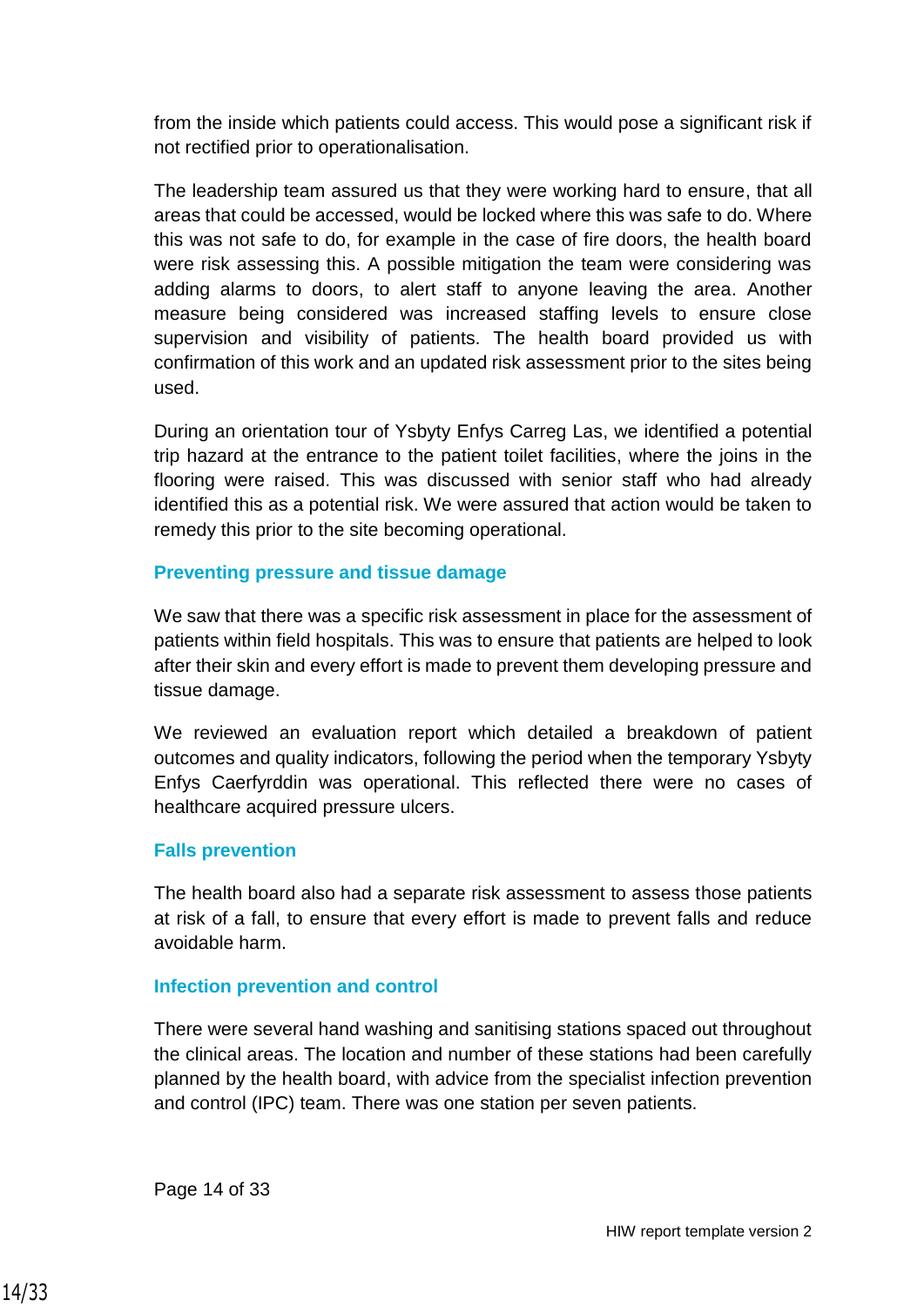We did not observe any handwashing practice as the sites were not operational. However we observed guidance for staff on correct handwashing techniques and we were told that hand washing audits, will be undertaken by the leadership team when the site is operational.

In addition; there were clearly sign posted and allocated donning and doffing areas. These were used by staff to apply and take off personal protective equipment.

There were also staff changing facilities, where staff could safely change in and out of their uniforms and scrubs. These facilities were located close to the clinical area but separated clearly. They were equipped with showers and sinks for staff who wished to use these.

We considered how patients who develop COVID-19, Norovirus<sup>4</sup> or Vancomycinresistant Enterococci (VRE)<sup>5</sup> whilst on the unit would be cared for. Senior staff we spoke to were clear that staff were trained in what symptoms patients may display if they developed COVID-19 or other infectious diseases. Arrangements were in place for patients to receive rapid swabs and specimen collection as needed.

The field hospital sites also all had point of care testing for some diagnostic tests. However, we were told that the analysing of COVID-19 swabs and other microbiological specimens was undertaken at the acute hospital sites. Staff explained that the results for these tests was timely in most cases. We established that the process for testing for COVID-19 was well established and including rapid access testing for staff. We were told that staff were actively encouraged to acknowledge and report any symptoms that they may experience in order that prompt isolation and test and trace processes could be followed.

We saw facilities and several areas available at both sites for the isolation of suspected or confirmed cases of infectious diseases including COVID-19. These areas were separated from the main nightingale style, bedded area. The areas were separated by doors and had areas for staff to don and doff PPE when

Page 15 of 33

 $\overline{a}$ 

<sup>4</sup> Norovirus is a stomach bug that causes vomiting and diarrhoea.

<sup>&</sup>lt;sup>5</sup> VRE is a bacteria or bug found in the body which can cause infections which may require a patient to be isolated in their own room away from the main ward.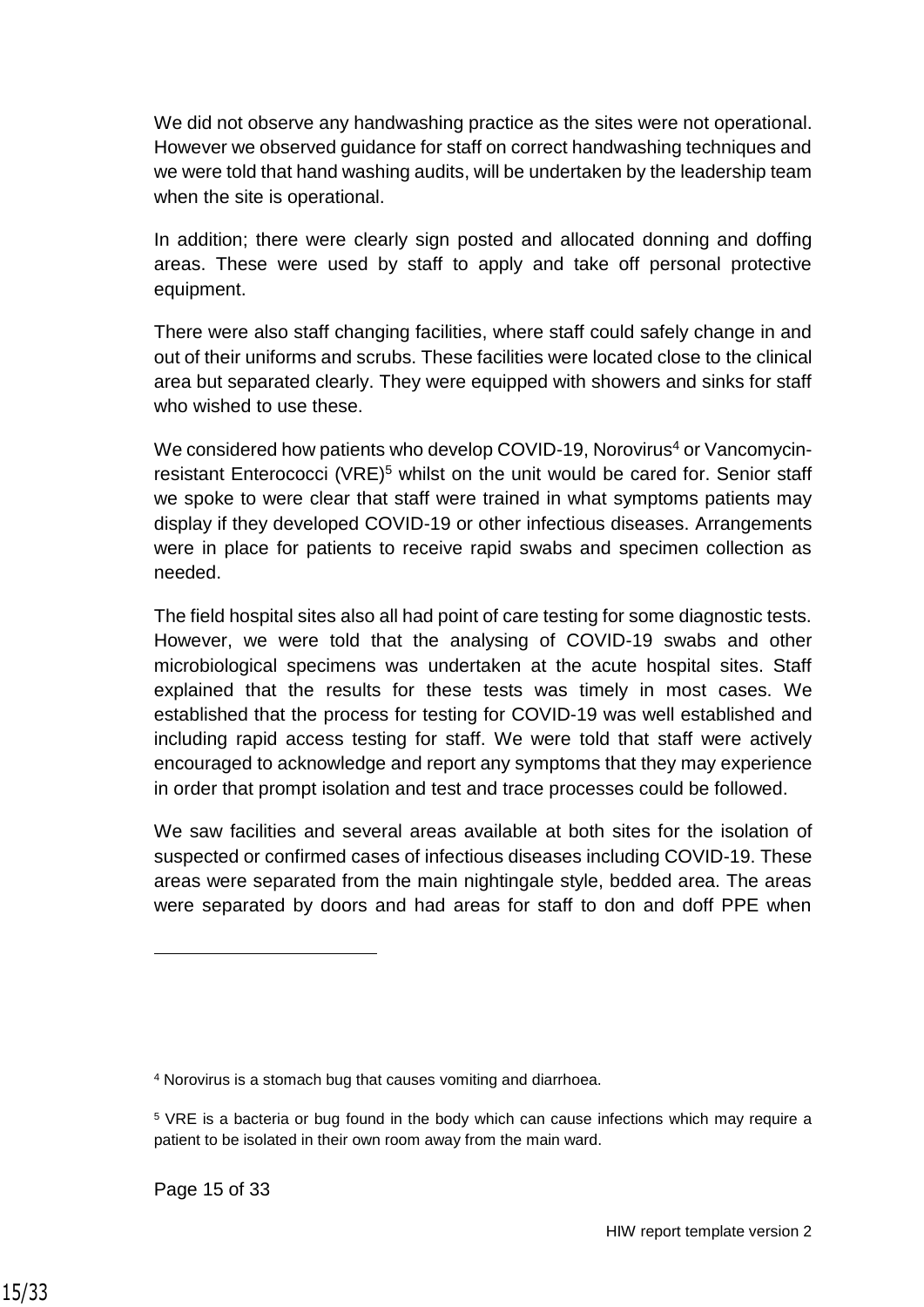leaving and entering the areas. The health board had not decided which of the areas would be used for this purpose but were working on ensuring they were allocated prior to the sites becoming operational.

The health board's pandemic planning, designated the field hospitals as 'green' sites. This meant that they would not accommodate COVID-19 positive patients. Therefore the field hospitals had a process to follow if any patients developed symptoms of COVID-19 or tested positive. This process instructed staff to immediately isolate the patient, increasing their PPE requirements, undertaking testing and arrange for a transfer to a 'red' site, where COVID-19 patients would be accommodated.

We also considered how the clinical environment would be cleaned effectively to minimise infection control. The commissioning plan for each site outlined how the sites would be cleaned effectively when patients were present. This included the involvement of hotel services staff and on site domestic workers. Multiple cleaning checklists were in place to ensure the sites were maintained while awaiting operationalisation. These tasks were undertaken by staff on site. Staff worked together across disciplines to ensure that all areas of the site were cleaned to a very high standard. All areas were visibly clean with no dust or soiling present.

The facilities had been designed with infection control specialists and as a result all areas were able to be cleaned effectively. We observed staff actively cleaning areas during the inspection and found all areas to be cleaned to a very high standard. There was sufficient cleaning fluids and consumables required to maintain the cleanliness of all areas.

We also observed appropriate arrangements to minimise the risk of legionella in line with national guidelines and standards. These were undertaken daily consistently and recorded on appropriate paperwork.

We asked senior staff whether designated IPC staff were available to provide advice and guidance. We were told that the IPC team had been heavily involved at all stages of the development of the field hospitals. This included a designated lead within the team available for leaders and staff to access for advice and support. In addition the field hospitals were fully integrated into the health board's arrangements for on call specialist support. This meant that staff could access timely specialist support and advice on IPC.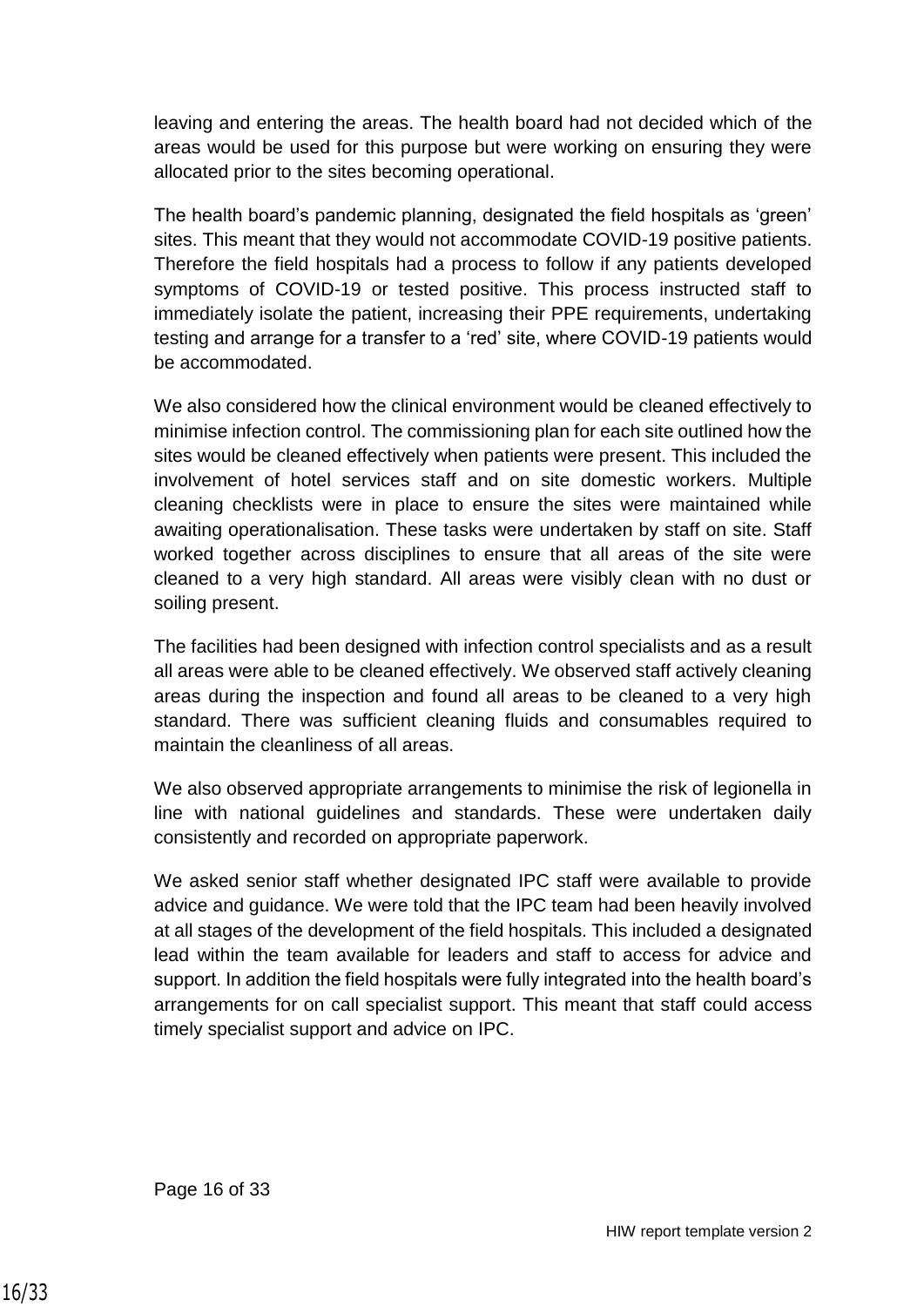#### **Nutrition and hydration**

We saw that facilites are available on both sites for the preparation of hot and cold food. We were also told that any patient with special dietary requirements would be accomodated.

#### **Medicines management**

We considered whether antibiotics and other treatments for infections could be safely delivered to patients. We observed adequate facilities and equipment available for the delivery of antibiotics and other intravenous medications and fluids. These would be delivered by nursing staff who were trained in their administration and use. The health board had developed a criteria panel to decide which patients could safely be cared for within the field hospital environment. We were told this involved discussion around each patient's suitability for transfer and also whether the patient's individual care needs could be supported at the field hospital. This added further safety to the process of identifying patients to be transferred to the hospital. We saw documentation which reflected that when the sites would become operational, patients admitted to Ysbyty Enfys Carreg Las were likely to be Level  $0<sup>6</sup>$ , and patients at Ysbyty Enfys Selwyn Samuel most likely to be Level 0-2<sup>7</sup>.

We were informed by the health board's clinical lead for field hospitals of the proposed clinical oversight and doctor input, in line with the patient criteria at both sites. Ysbyty Enfys Selwyn Samuel was via an acute/geriatric led model whilst Ysbyty Enfys Carreg Las was General Practitioner (GP) led.

We considered whether medicines and medical gases at the sites were managed to keep patients, visitors and staff safe. At the time of inspection no medications

Page 17 of 33

 $\overline{a}$ 

<sup>&</sup>lt;sup>6</sup> Patients who are deemed to be at Level 0 are described as people able to recover in their own home/care-home/nursing home.

<sup>7</sup> Patients at Level 1 are considered low risk whose needs would normally be met on an acute ward in an acute hospital setting. Patients will need low level observations. Patients may require additional support for example, cognitive impairment, minimal oral medication (55%). Patients at Level 2 are considered medium risk patients who require secondary care intervention and whose needs would normally be met on an acute ward in an acute hospital setting. Patients may require minimal supplementary oxygen, will require observations and likely to have additional comorbidities but no longer needing higher levels of care (15%).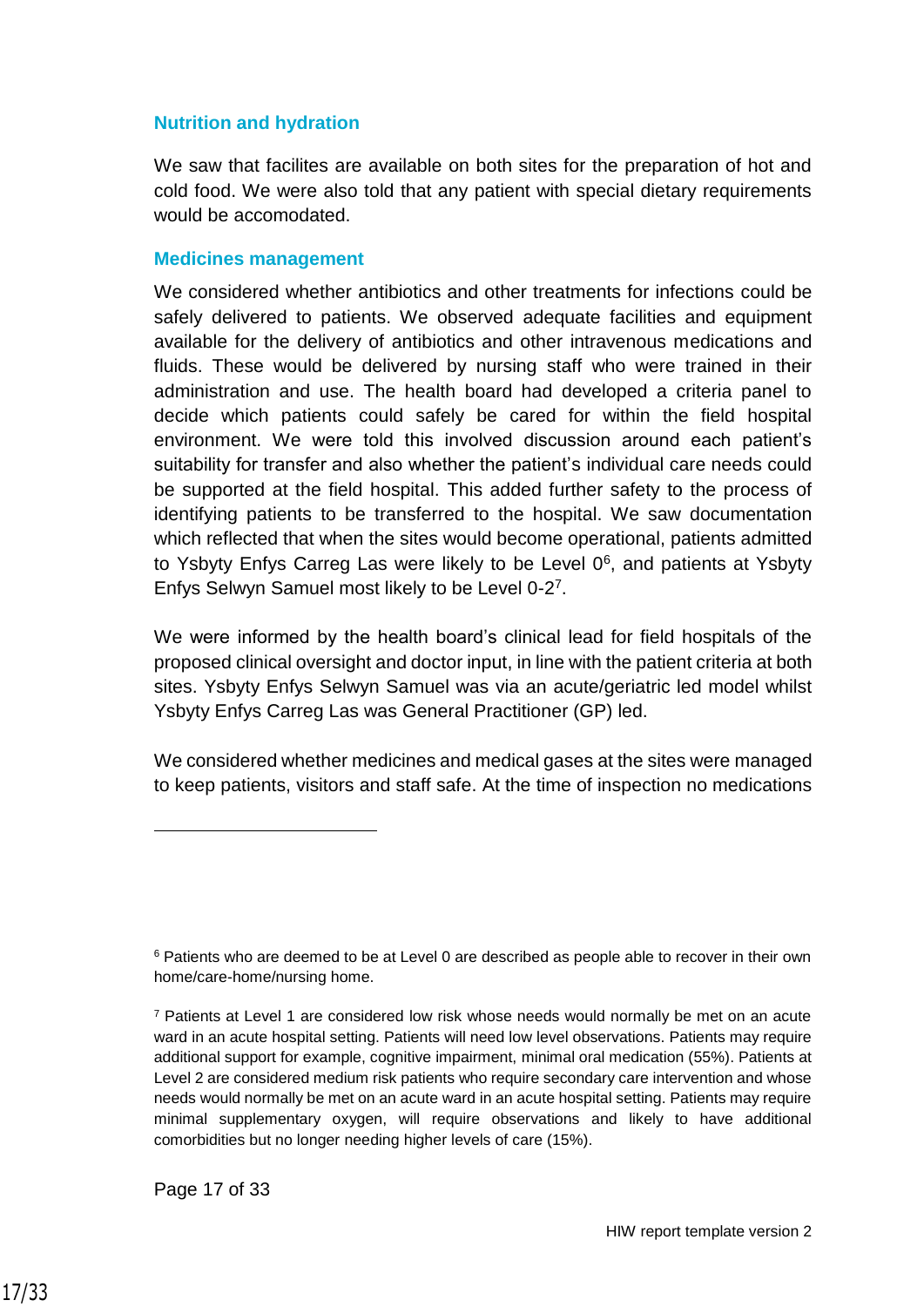were stored on site as the hospitals were not yet in use. However staff and leaders articulated how the sites would be supplied and stocked ahead of operationalisation. This included the involvement of dedicated pharmacists and technicians. The commissioning programme set out how this process would work including patients arriving with minimally four weeks of medications. We were told that additional medications would be stocked on an 'as required' basis. These included medication used to treat pain and nausea as well as medications needed in an emergency.

We also considered whether the sites had adequate facilities to store and dispense medications. During our inspection we saw that each site had lockable clean utility rooms. These rooms contained appropriate storage facilities for all types of medications to be stored on site. This included key coded refrigerators and metal cupboards. In addition both sites had cupboards secured to the wall with specialised locking mechanisms required for the storage of controlled drugs. Each patient bed area had a lockable cabinet to store the patient's own medication.

There were processes set out in the commissioning plan to ensure that designated pharmacy support would be allocated when the sites were operational. This included pharmacist attendance for three days a week and pharmacy technicians on the intervening days. We were told that pharmacy were involved in all communications and processes around the commissioning of the field hospitals.

We considered whether there are local microbiology protocols for the administration of antibiotics and whether prescribers would be using them. We found that field hospital used the same microbiological and antimicrobial prescribing guidelines as the wider health board.

Medical gases were minimal within the clinical environment as the hospitals did not accommodate patients with continuous oxygen needs. However there were two portable oxygen cylinders available for emergency use and these were to be stored in a designated area which we consdiered to be suitable for this purpose.

#### **Medical devices, equipment and diagnostic systems**

We were satisfied that there were adequate arrangements in place to ensure sufficient supplies of resuscitation and emergency equipment. Staff at the sites had worked with the health board's resuscitation team to ensure that the number and contents of these trolleys met health board and national standards.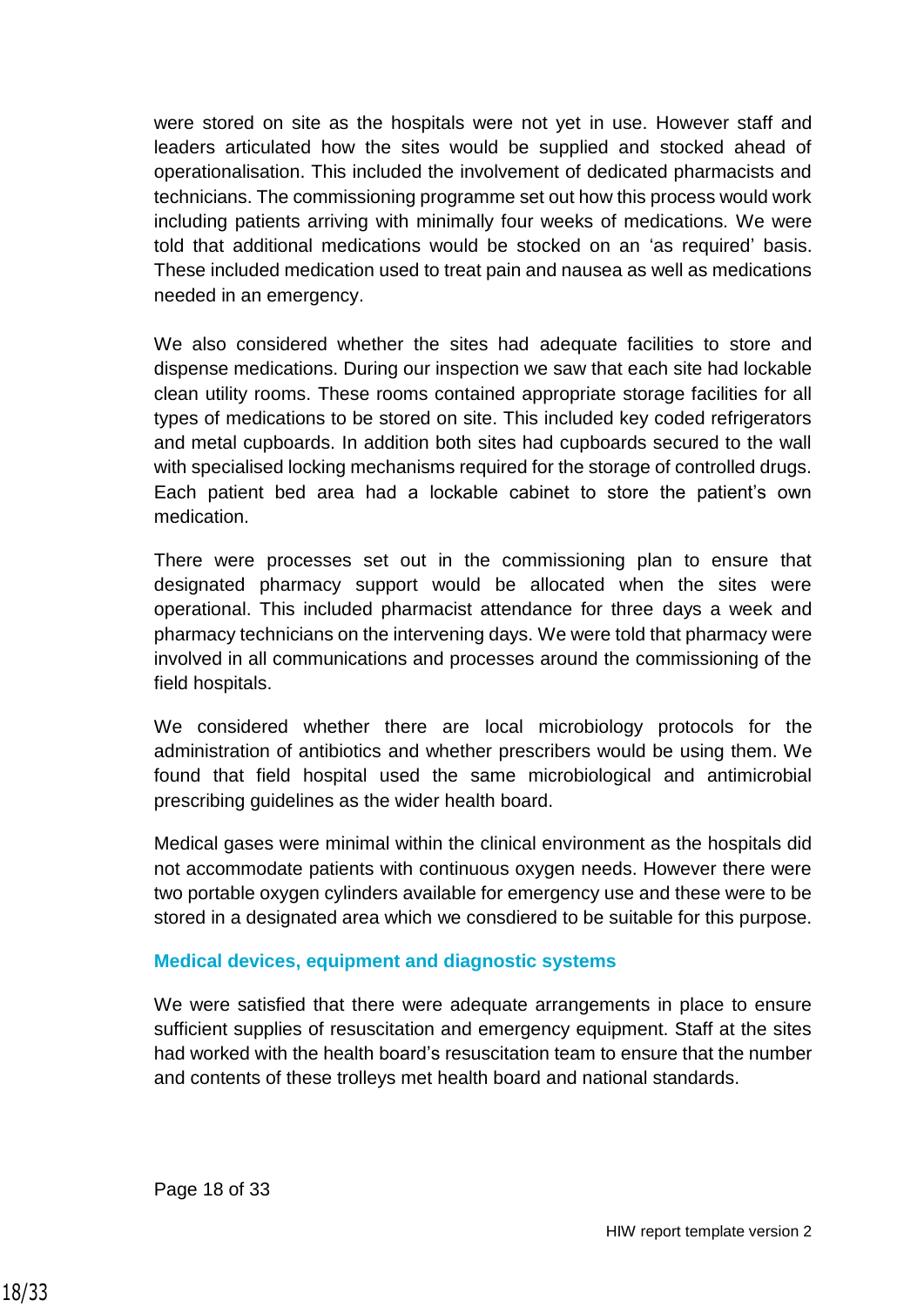#### **Effective care**

#### **Safe and clinically effective care**

We considered whether the ward environments at both sites were safe for staff, patients and visitors. We saw evidence within the documentation we reviewed of extensive operational considerations for the design and build of the health board's field hospitals. This included the segregation of 'clean' and 'dirty' areas, sluice, linen store, examination and basic treatment room, pharmacy storage and lockable filing cabinets for temporary records and hospital records. We also reviewed documents which evidenced wide consideration of bed configurations, equipment, transport, patient flow, facilities, information technology and finance.

We considered whether there were areas which could be visualised by staff more easily for patients with these conditions to ensure their safety? The clinical areas were highly visible but were large due to the nightingale style of the bed space areas.

As part of our inspection, we considered how patients with specific risks are identified and how the system supported staff to tailor their care accordingly. We established there was a bespoke field hospital documentation pack to be completed for all patients admitted to the field hospitals. This document pack was comprehensive and allowed staff to effectively assess clinical and environmental risks to patients. It was suitable for use in the setting and guided staff as to specific risks patients may face. The care planning process within this document allowed staff to tailor their care accordingly and ensure a personalised care planning approach.

In considering the arrangements and facilities to ensure the comfort and dignity of all patients using the facility, we looked at how patient's pain would be managed. We were told that, where possible, patient's pain management needs will be considered, identified and addressed prior to transfer. If patients required pain relief and did not have this prescribed, there were arrangements in place to meet this need. There was daily medical staff attendance on site enabling pain assessment and prescribe appropriate pain relief. Any patient in the field hospital would have access to specialist services provided at the acute site and this included specialised pain team. In addition the team were working with pharmacy to consider the use of patient group directives to allow nursing staff to administer simple analgesia if required.

#### **Information governance and communications technology**

Through dicsussions with senior managers, we identified that patients would be transferred with their full medical records as required and indicated by their

Page 19 of 33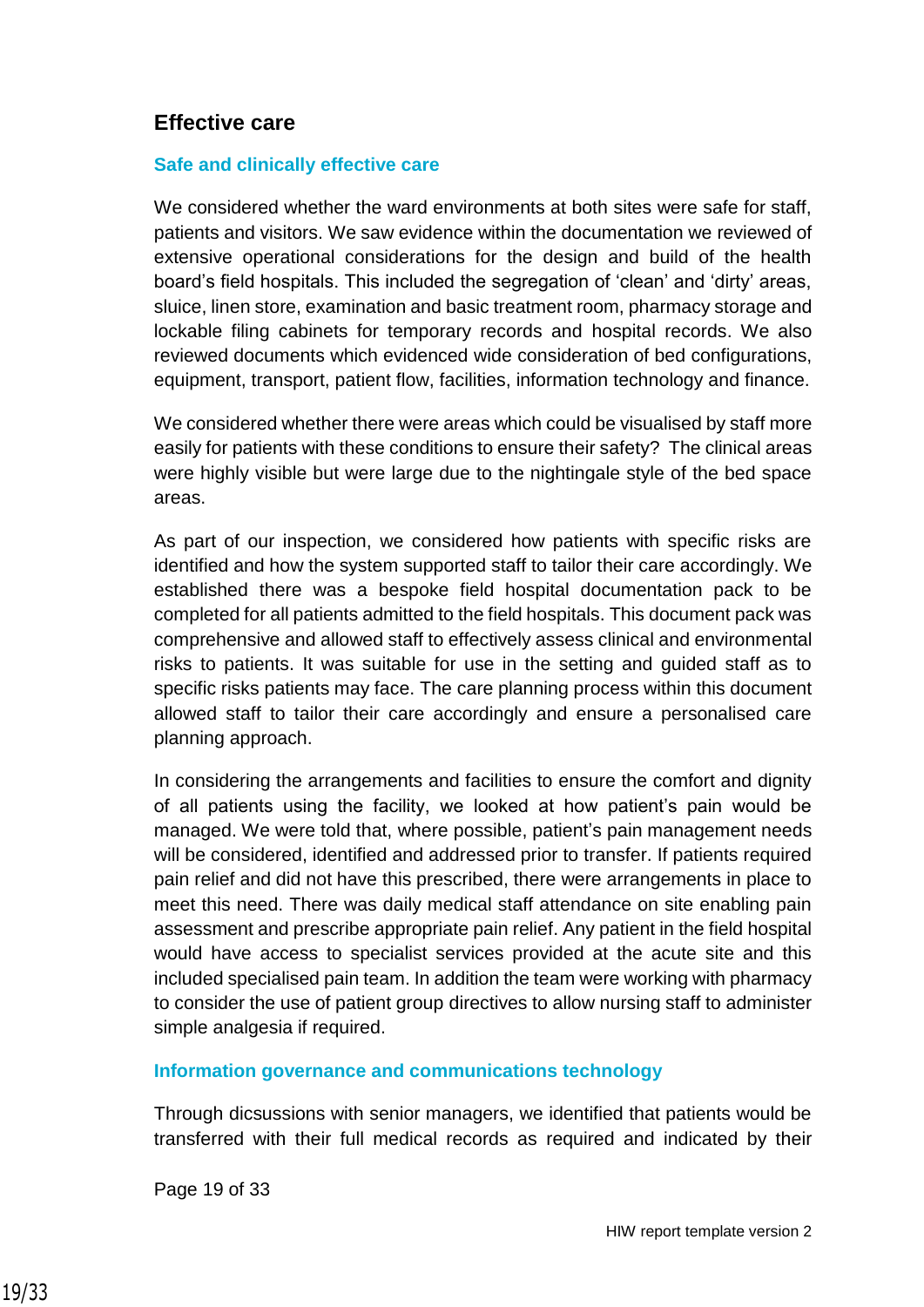condition and clinical teams request. In addition there were arrangements to access records from the acute sites if required.

There were secure lockable trolleys available to store patient notes and records to ensure that medical records are stored safely and securely.This ensured that records were stored in a way which maintained privacy and legal requirements and kept patients safe.

It was explained to us that electronic records were linked up with the overall health board computer systems. This meant that staff could access up to date information as they needed this. This included access to diagnostic test results and images such as x-rays.

We also considered what systems were in place to ensure data and information relating to COVID-19 was accurate and reported on a timely basis. We established that daily reporting was widely available and utilised within the health board as a whole. This included site meetings and input into Wales wide data sets and reporting on bed capacity, cases and mortality. The field hospitals were directly linked into the health board's computer systems. This allowed easy access to test results.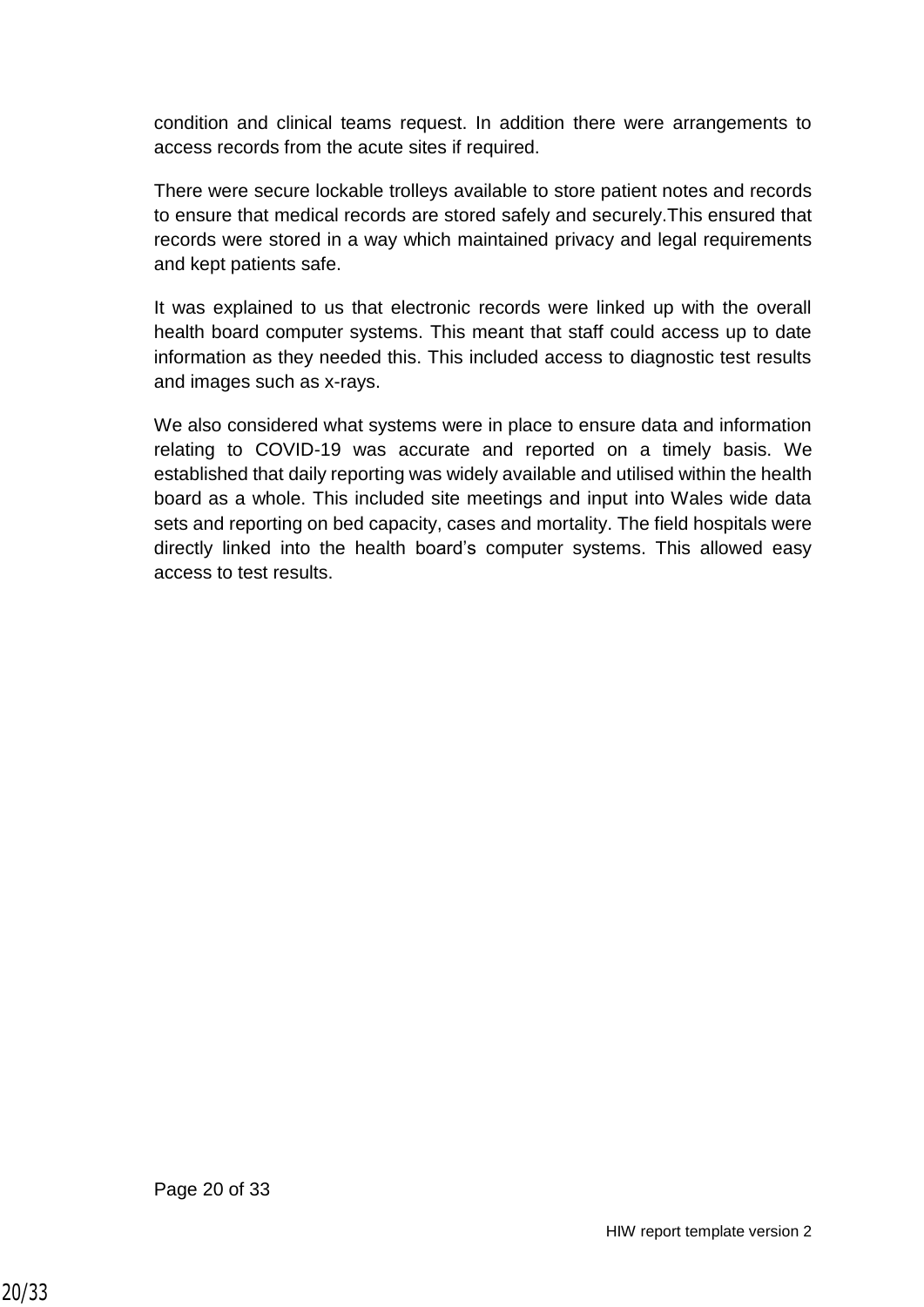#### **Quality of management and leadership**

*We considered how services are managed and led and whether the workplace and organisational culture supports the provision of safe and effective care. We also considered how the service review and monitor their own performance against the Health and Care Standards.*

#### **Governance, leadership and accountability**

We reviewed documentation which demonstrated that the health board had established a regional governance model to manage the programme of work involved in setting up its field hospitals due to the size and complexity inolved. This composed of a number of work streams at both a county and regional level, and included a number of representatives from across health, local government and partner agencies.

As previously referred to in this report, as part of the health board's overall COVID-19 response planning, it tested the viability of establishing and operating a clinical in-patient facility within an unconventional non-NHS premises by operating Ysbyty Enfys Caerfyrddin as a pilot. It was explained to us that his had been essential in order for the health board to test the environment, workforce, equipment, operations manual, policies and procedures, patient criteria, panel process and technology. We were told by senior staff that the operationalising of the site had been a success with a large amount of positive feedback.

We reviewed a report drafted by the field hospital manager and senior nurse manager following the closure of the site which had been operational for eight weeks during the summer of 2020. The site had accepted the transfer of up to 24 COVID-19 negative medically optimised patients from Glangwili General Hospital who had been assessed as having care needs that could be appropriately managed within a field hospital environment. The report provided a summary of the activity, patient outcomes, lessons learned, feedback and immediate recommendations relevant to the potential future commissioning of field hospital facilities. Senior staff told us the testing of the field hospital had been critical in learning new ways related to patient, pathway and discharge management and in future planning for the development of additional field hospitals.

Following the decommissioning of the site, a number of staff reflective sessions were hosted by the field hospital management team with the aim of providing an opportunity for staff to share experiences and perspectives with each other as a means of de-briefing and closure. It also provided an opportunity to gather

Page 21 of 33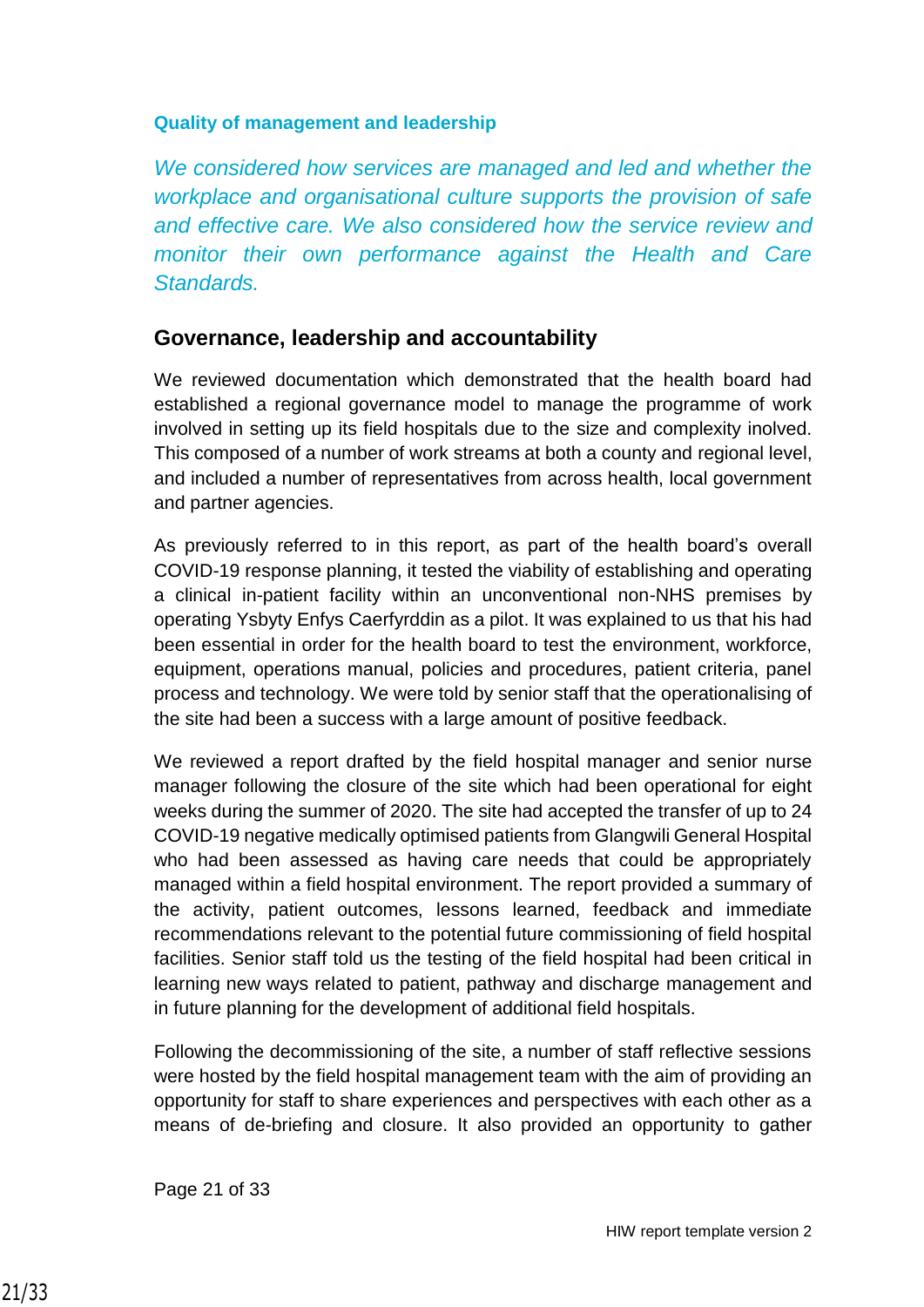feedback in terms of staff perception and experience of work at the site, their thoughts regarding patient care and pathways and their understanding regarding what learning and ways of working could be adopted and applied to practice within an acute hospital site. Senior staff described to us how they were looking to capture the positive energy seen and felt within the team, and how this could be shared with staff across the health board.

We considered the arrangements in place to support the well-being of staff due to COVID-19. We were told that the health board had established support mechanisms which included opportunities for staff to attend team well-being sessions run by a clinical psychologist. This would provide staff with an opportunity to talk through any anxieties they may have. Staff could also receive support by self-referring to the health board's occupational health service, or by being referred by their manager. Additional support was also available to staff through the staff personal appraisal development reviews (PADR).

#### **Staff and resources**

#### **Workforce**

We reviewed documentation which reflected that the workforce model was considered and developed at an early stage of the health board's planning process for field hospitals. The model was based on the patient profile and pathways and the best estimate of the numbers of staff and skills needed to service each facility with access to the wider workforce across sectors. It had been subject to change as discussions developed and the situation changed.

We considered how the health board would ensure that there were sufficient numbers of appropriately trained staff available to work in both sites to provide patients wth safe and effective care. It was explained to us that the identification and availability of workforce was the biggest challenge the health board faced in relation to operationalising the field hospitals. Senoir staff had worked closely with colleagues from across the system in order to identify teams of staff to deliver safe and effective care to patients. We were told that their pilot site at Ysbyty Enfys Caerfyrddin demonstrated their ability to pull together a multidisciplinary team of staff comprising of medical, nursing, therapies, pharmacy, hotel services and administrative support. This had been achieved using a variety of methods including expressions of interest from existing workforce, identification of staff from services that were temporarily paused, targeted recruitment in response to the COVID-19 pandemic and the use of temporary workforce to backfill substantive staff in their contracted posts. Individuals were trained and rotated from their substantive roles. This resulted in a larger pool of individuals that they could have confidence in when required to backfill within the field hospital

Page 22 of 33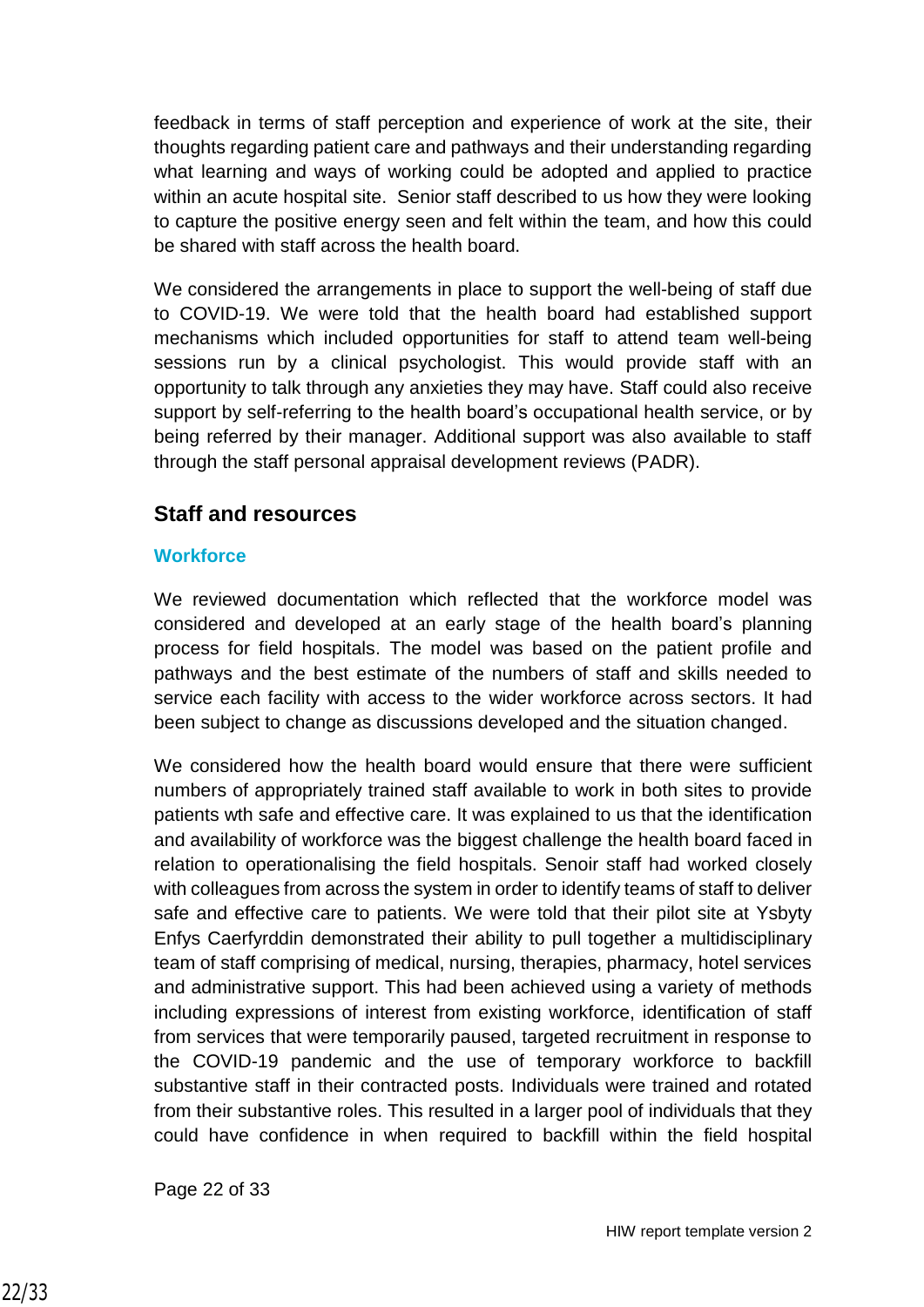establishment. We were told that the same process was being used to identify staff for the Ysbyty Enfys Carreg Las and Ysbyty Enfys Selwyn Samuel sites.

It was explained to us that the learning from the pilot at Ysbyty Enfys Caerfyrddin was being used to inform and develop the future workforce within the health board's other field hospital sites. We were told that staff would be given training and induction that was bespoke to the field hospital in which they had been allocated to work. This was supported by evidence we reviewed which included induction packs specific to health care support workers and registered nurses and a two day induction programme for staff. Alongside generic orientation, specific skills and competency training relating to the patient criteria and knowledge required were delivered to individual staff groups. Training was delivered on-site and the field hospital environment allowed training to be delivered face to face in a socially distanced manner. This allowed opportunity for staff engagement and for staff to familiarise themselves with the hospital prior to patient admission.

We were told that as a result of the unfamiliar environment and staffing constraints that were faced, staff from all disciplines were encouraged, trained and empowered to work more freely outside of their traditional role boundaries. This gave an opportunity for more generic working, particularly in relation to their hotel services and ancillary employees. Examples of this were domestic staff supporting the nursing workforce with cleaning items that would routinely be cleaned by nursing staff or porters acting as 'an extra pair of eyes' in the absence of a call bell system. Portering staff and hotel services were also trained with additional skills in cleaning of beds and assisting with mobilisation of patients. We were told that documented competencies in relation to these tasks were completed and evaluated. We considered this to be positive in providing staff with opportunities to develop within their roles.

The training plan and induction for staff working in the field hospitals included PPE training and also FIT testing processes for staff who needed to wear respirators type masks. Leaders assured us that all staff working in clinical areas within the health board had received recent training in PPE donning, doffing and levels required for differing scenarios.

We also considered the provision of appropriate infection prevention and control training for staff, and additional training for COVID-19. We established that training had already commenced ahead of the possible opening of the sites. There were training sessions in various subjects being provided at the field hospitals. This included infection control. In addition the health board expected all temporary staff working in the field hospitals to undertake the same training as substantive staff. This helped ensure that all staff working at these sites were

Page 23 of 33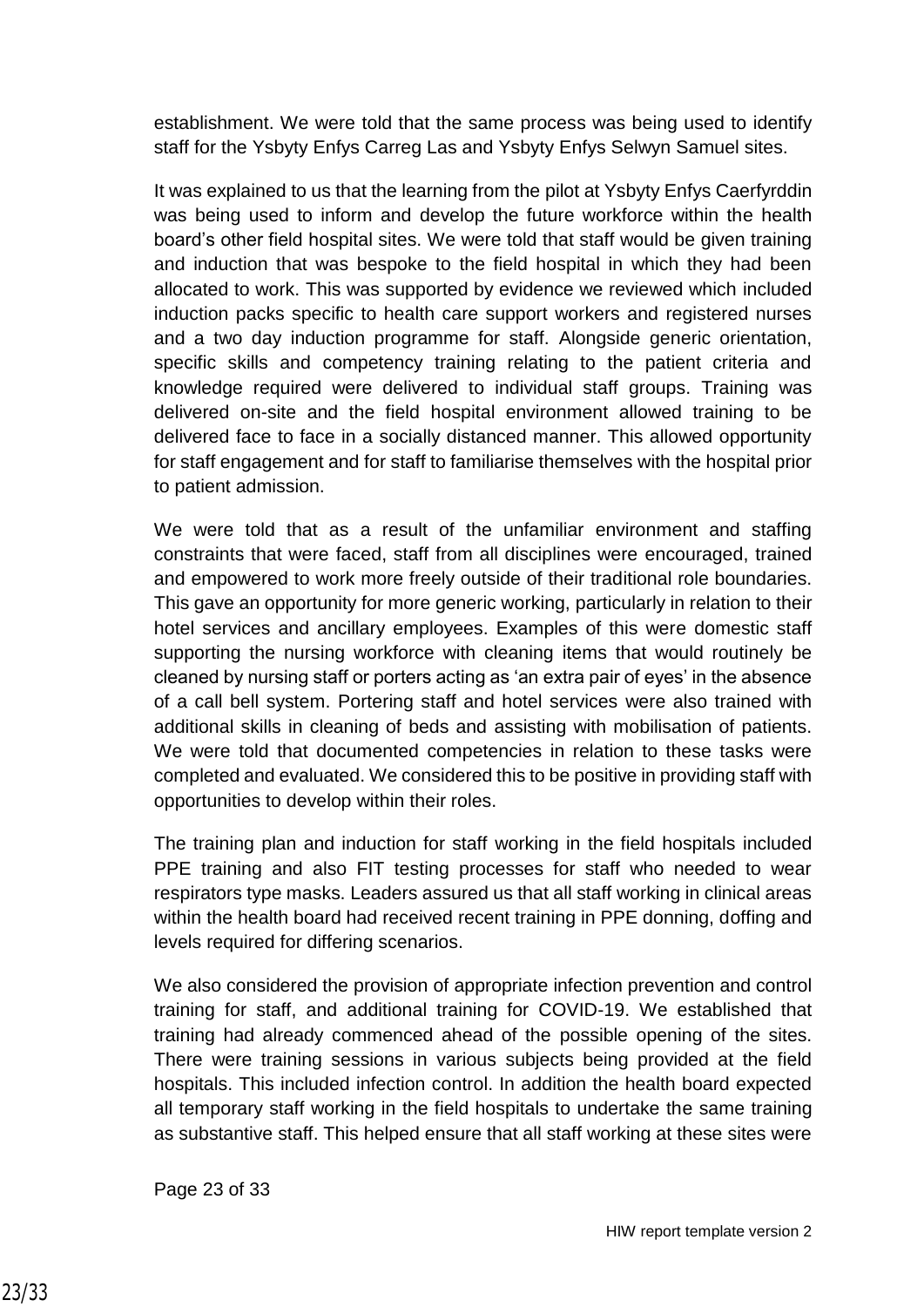trained to the same level. Leaders reported strong relationships and good engagement with the specialist infection control and prevention team in relation to training.

We considered what training staff had been given to assess and manage patients changing needs to identify acute illness and to keep patients safe. All nursing staff working within the field hospitals were required to undertake a training course in resuscitation and recognition of acute illness. This was in addition to immediate life support training.

In addition to the workforce deployed within the pilot site, we were told that the health board were going to introduce more specific roles with delegated responsibilities, generic competencies, therapy led areas and external support from military colleagues at future field hospital sites.

We considered the staffing arrangements for both Ysbyty Enfys Carreg Las and Ysbyty Enfys Selwyn Samuel to ensure that there would be sufficient numbers of appropriately trained staff on the wards to provide safe and effective care. At the time of our inspection final nurse staffing levels had not been agreed and were still being negotiated with the senior management team. We discussed proposed patient to nurse ratios with senior staff, and expressed concerns over the suggested ratio. It was positve to note that the final nursing establishemt agreed by the health board took our comments into consideration and the health board have implemented a nursing establishment in line with our discussions.

Throughout our inspection we spoke to senior staff involved in the implementation of the field hospitals within the health board area. Through these discussions and from a reiew of documents received, it was evident that there was strong management and leadership. We were told that visible leadership had played a vital part in ensuring that staff felt confident working in the field hospital environment. A senior leader had been allocated daily at the pilot site site and a clear escalation plan for out of hours operational or medical need was in place and communicated widely.

We also had an opportunity to speak to skeleton staff who had already been deployed to work at both sites. All staff were welcoming, enthusiastic, expressed positivity and appeared passionate within their roles. It was apparent that staff and managers took great pride in the service they will provide to patients within unique environments.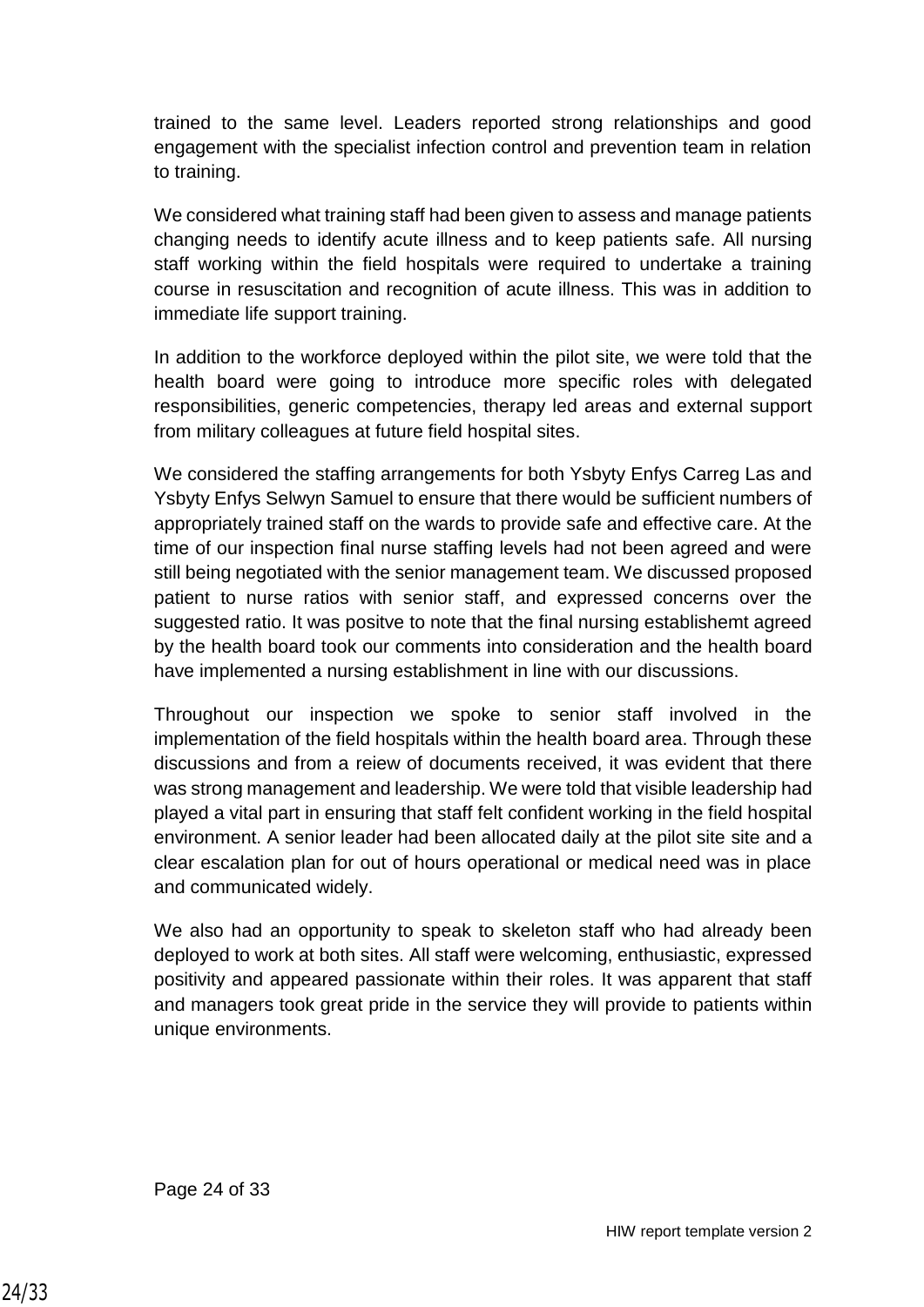### <span id="page-24-0"></span>**4. What next?**

Where we have identified improvements and immediate concerns during our inspection which require the service to take action, these are detailed in the following ways within the appendices of this report (where these apply):

- Appendix A: Includes a summary of any concerns regarding patient safety which were escalated and resolved during the inspection
- Appendix B: Includes any immediate concerns regarding patient safety where we require the service to complete an immediate improvement plan telling us about the urgent actions they are taking
- Appendix C: Includes any other improvements identified during the inspection where we require the service to complete an improvement plan telling us about the actions they are taking to address these areas

The improvement plans should:

- Clearly state when and how the findings identified will be addressed, including timescales
- Ensure actions taken in response to the issues identified are specific, measurable, achievable, realistic and timed
- Include enough detail to provide HIW and the public with assurance that the findings identified will be sufficiently addressed.

As a result of the findings from this inspection the service should:

- Ensure that findings are not systemic across other areas within the wider organisation
- Provide HIW with updates where actions remain outstanding and/or in progress, to confirm when these have been addressed.

The improvement plan, once agreed, will be published on HIW's website.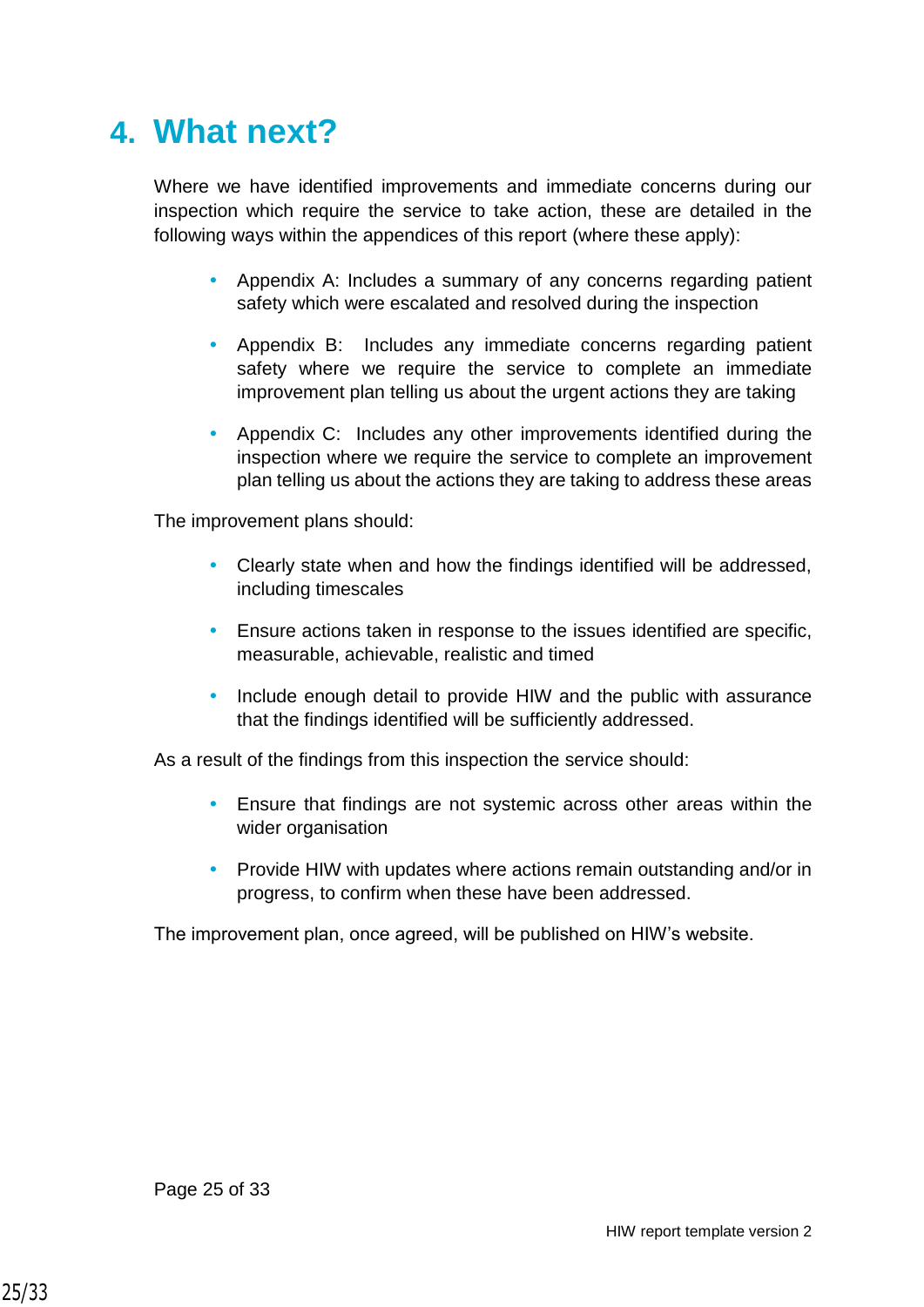## <span id="page-25-0"></span>**5. How we inspect hospitals**

We have a variety of approaches available to us when we inspect NHS hospitals, including:

- In-depth single ward inspection: we undertake a thorough and detailed review of one ward
- Multi ward inspection: we visit a number of wards and departments within one hospital site to identify issues or themes which may apply to the whole hospital
- Multi hospital inspection: we visit a number of hospitals within the same health board to assess the governance and delivery of whole services.

Hospital inspections are usually unannounced. We will always seek to conduct unannounced inspections because this allows us to see services in the way they usually operate. The service does not receive any advance warning of an unannounced inspection.

Feedback is made available to service representatives at the end of the inspection, in a way which supports learning, development and improvement at both operational and strategic levels.

We check how hospitals are meeting the [Health and Care Standards 2015.](https://gov.wales/sites/default/files/publications/2019-05/health-and-care-standards-april-2015.pdf) We consider other professional standards and guidance as applicable.

These inspections capture a snapshot of the standards of care within hospitals.

Further detail about [how HIW inspects the NHS](https://hiw.org.uk/sites/default/files/2019-05/170328inspectnhsen_0.pdf) can be found on our website.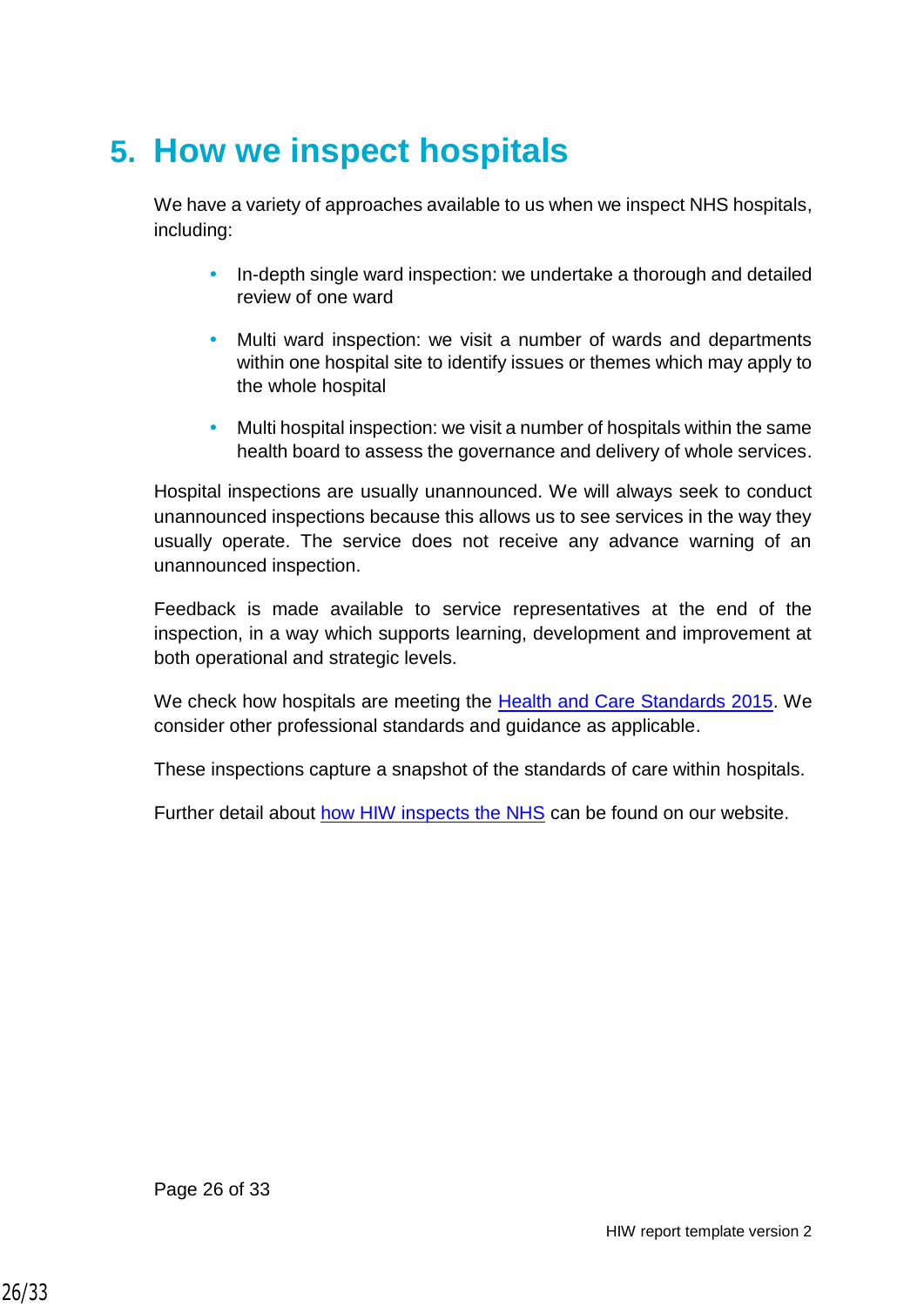### **Appendix A – Summary of concerns resolved during the inspection**

The table below summaries the concerns identified and escalated during our inspection. Due to the impact/potential impact on patient care and treatment these concerns needed to be addressed straight away, during the inspection.

<span id="page-26-0"></span>

| Immediate concerns identified                               | │ Impact/potential impact │ How HIW escalated the ↓<br>on patient care and<br>treatment | concern | How the concern was<br><b>resolved</b> |
|-------------------------------------------------------------|-----------------------------------------------------------------------------------------|---------|----------------------------------------|
| No immediate concerns were identified<br>on this inspection |                                                                                         |         |                                        |

Page 27 of 33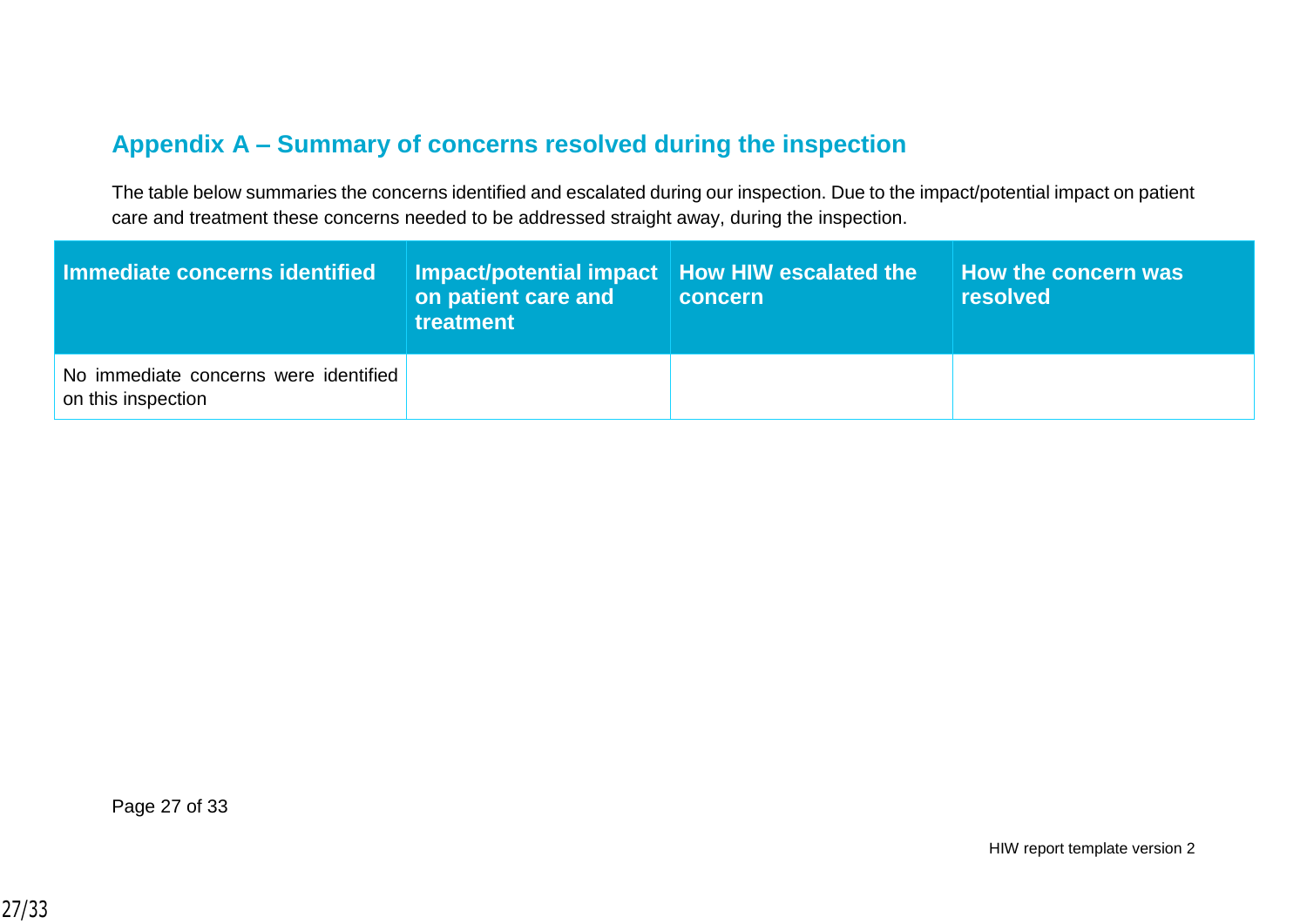### **Appendix B – Immediate improvement plan**

| <b>Hospital:</b>        | <b>Ysbyty Enfys Carreg Las &amp; Ysbyty Enfys Selwyn Samuel</b> |
|-------------------------|-----------------------------------------------------------------|
| <b>Ward/department:</b> | <b>Field hospitals</b>                                          |
| Date of inspection:     | <b>20 October 2020</b>                                          |

The table below includes any immediate concerns about patient safety identified during the inspection where we require the service to complete an immediate improvement plan telling us about the urgent actions they are taking.

| Immediate improvement needed                                               | Standard Service action | <b>Responsible Timescale</b><br><b>officer</b> |  |
|----------------------------------------------------------------------------|-------------------------|------------------------------------------------|--|
| There were no immediate assurance issues<br>identified on this inspection. |                         |                                                |  |

<span id="page-27-0"></span>The following section must be completed by a representative of the service who has overall responsibility and accountability for ensuring the improvement plan is actioned.

**Service representative:** 

**Name (print):** 

**Job role:** 

**Date:** 

Page 28 of 33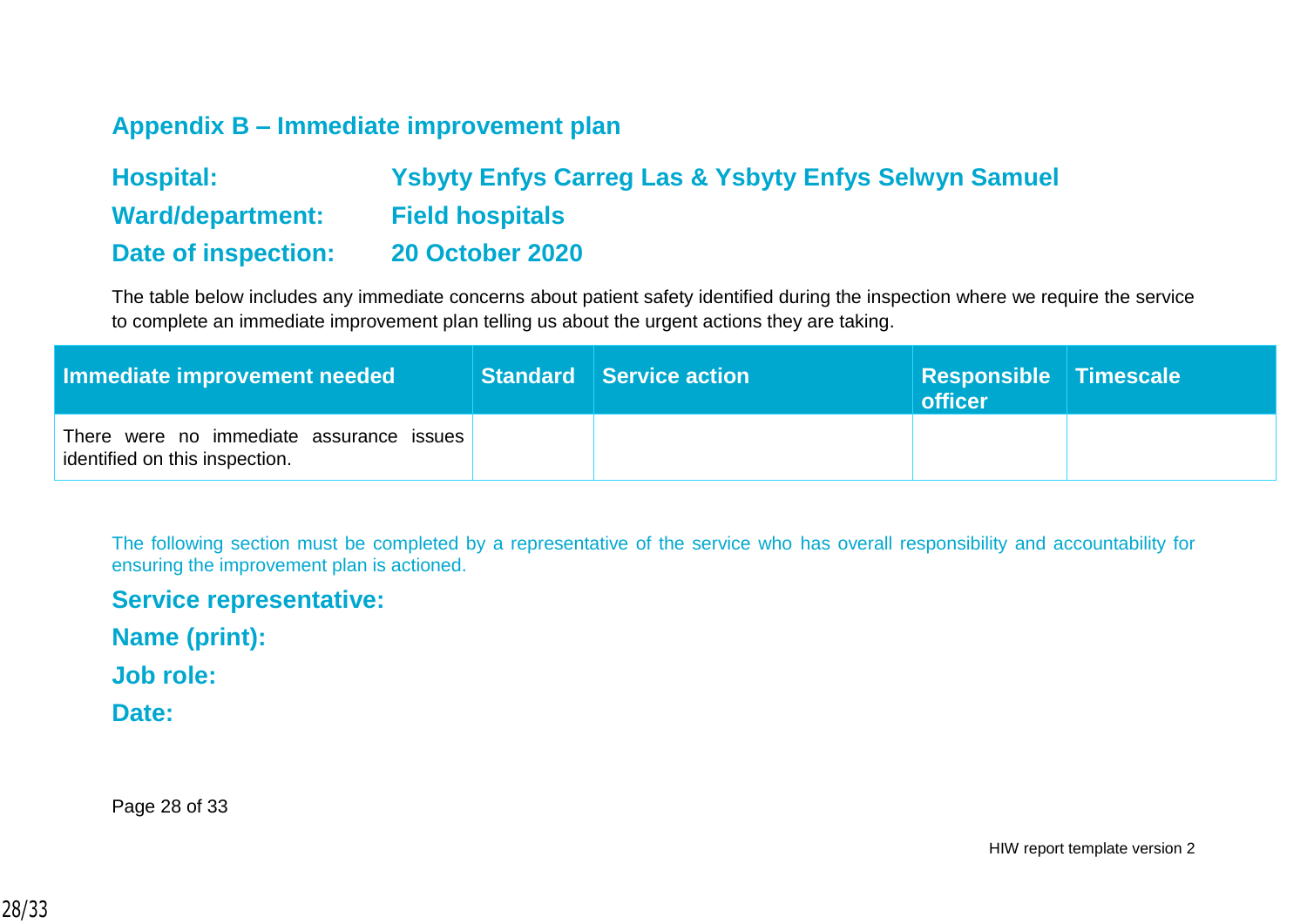### **Appendix C – Improvement plan**

| <b>Hospital:</b>    | <b>Ysbyty Enfys Carreg Las &amp; Ysbyty Enfys Selwyn Samuel</b> |
|---------------------|-----------------------------------------------------------------|
| Ward/department:    | <b>Field hospitals</b>                                          |
| Date of inspection: | <b>20 October 2020</b>                                          |

The table below includes any other improvements identified during the inspection where we require the service to complete an improvement plan telling us about the actions they are taking to address these areas.

<span id="page-28-0"></span>

| Improvement needed                                                                                 | <b>Standard</b>                                           | <b>Service action</b> | <b>Responsible</b><br><b>officer</b> | Timescale |
|----------------------------------------------------------------------------------------------------|-----------------------------------------------------------|-----------------------|--------------------------------------|-----------|
| <b>Quality of the patient experience</b>                                                           |                                                           |                       |                                      |           |
| The health board are not required to complete an<br>improvement plan as a result of the inspection | 1.1 Health<br>promotion,<br>protection and<br>improvement |                       |                                      |           |
|                                                                                                    | 4.1 Dignified Care                                        |                       |                                      |           |
|                                                                                                    | 4.2 Patient<br>Information                                |                       |                                      |           |
|                                                                                                    | 3.2<br>Communicating<br>effectively                       |                       |                                      |           |

Page 29 of 33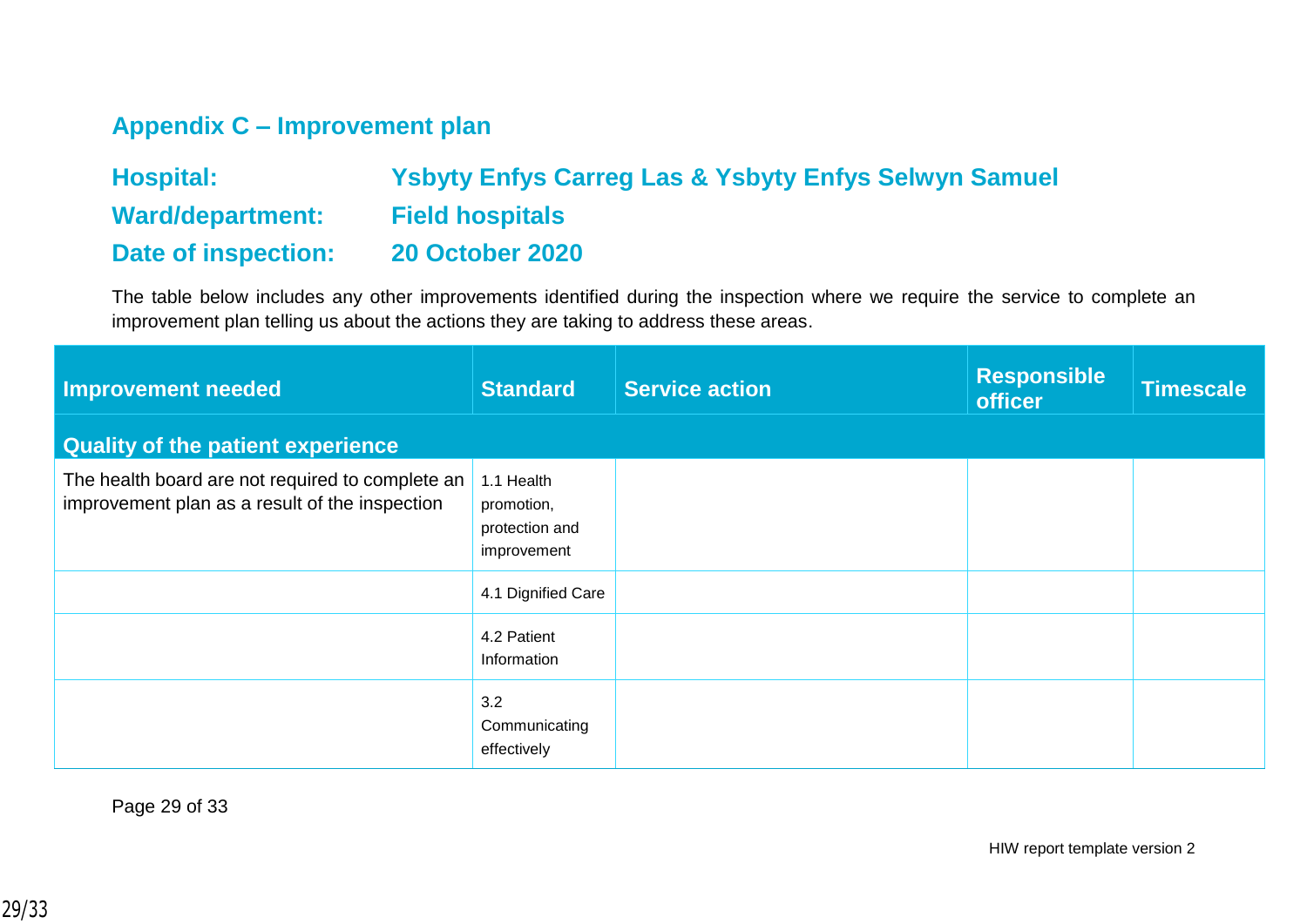| <b>Improvement needed</b>           | <b>Standard</b>                                         | <b>Service action</b> | <b>Responsible</b><br><b>officer</b> | <b>Timescale</b> |  |
|-------------------------------------|---------------------------------------------------------|-----------------------|--------------------------------------|------------------|--|
|                                     | 5.1 Timely access                                       |                       |                                      |                  |  |
|                                     | 6.1 Planning Care<br>to promote<br>independence         |                       |                                      |                  |  |
|                                     | 6.2 Peoples rights                                      |                       |                                      |                  |  |
|                                     | 6.3 Listening and<br>Learning from<br>feedback          |                       |                                      |                  |  |
| Delivery of safe and effective care |                                                         |                       |                                      |                  |  |
|                                     | 2.1 Managing risk<br>and promoting<br>health and safety |                       |                                      |                  |  |
|                                     | 2.2 Preventing<br>pressure and<br>tissue damage         |                       |                                      |                  |  |
|                                     | 2.3 Falls<br>Prevention                                 |                       |                                      |                  |  |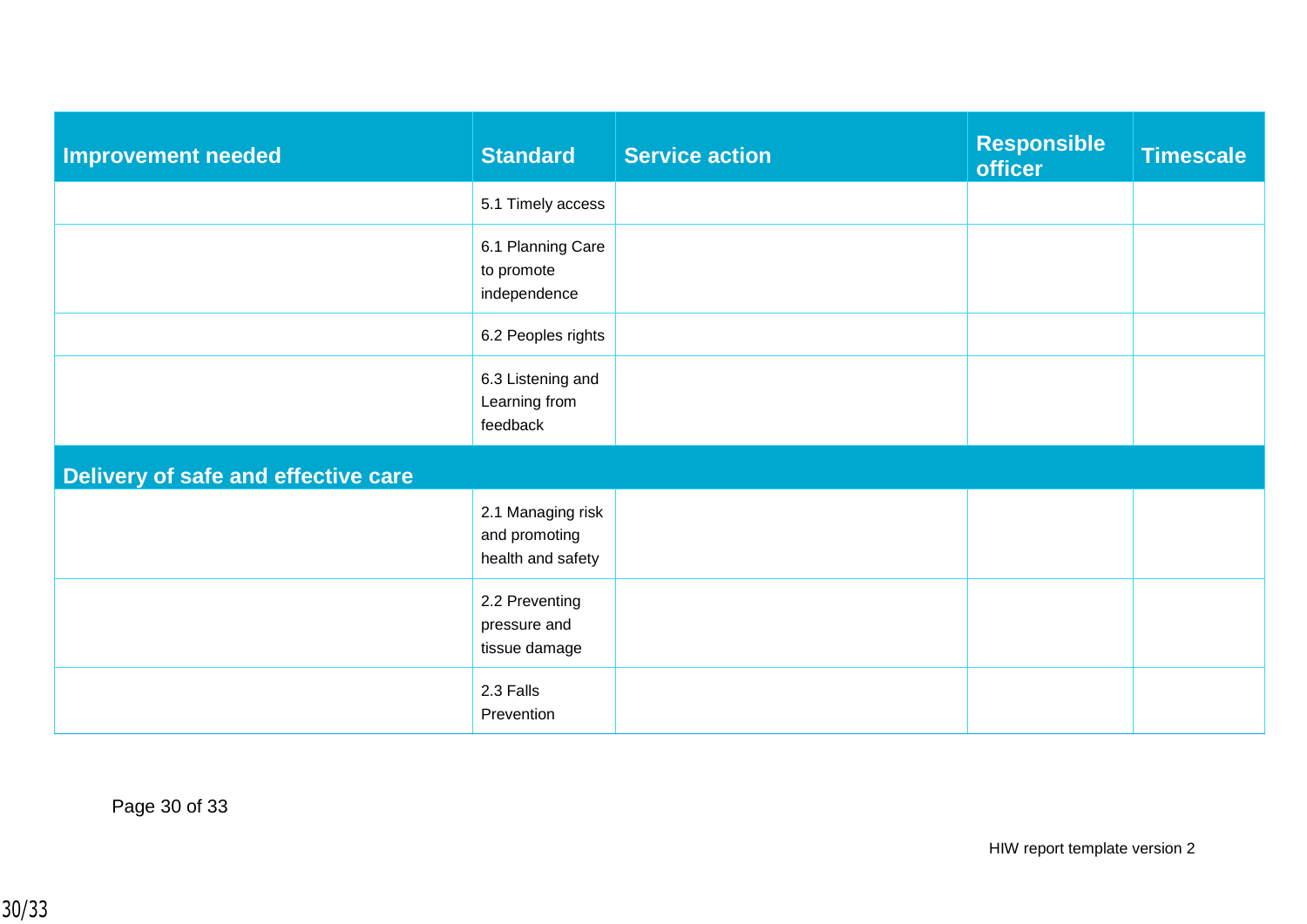| <b>Improvement needed</b> | <b>Standard</b>                                                         | <b>Service action</b> | <b>Responsible</b><br>officer | <b>Timescale</b> |
|---------------------------|-------------------------------------------------------------------------|-----------------------|-------------------------------|------------------|
|                           | 2.4 Infection<br>Prevention and<br>Control (IPC) and<br>Decontamination |                       |                               |                  |
|                           | 2.5 Nutrition and<br>Hydration                                          |                       |                               |                  |
|                           | 2.6 Medicines<br>Management                                             |                       |                               |                  |
|                           | 2.7 Safeguarding<br>children and<br>adults at risk                      |                       |                               |                  |
|                           | 2.8 Blood<br>management                                                 |                       |                               |                  |
|                           | 2.9 Medical<br>devices,<br>equipment and<br>diagnostic<br>systems       |                       |                               |                  |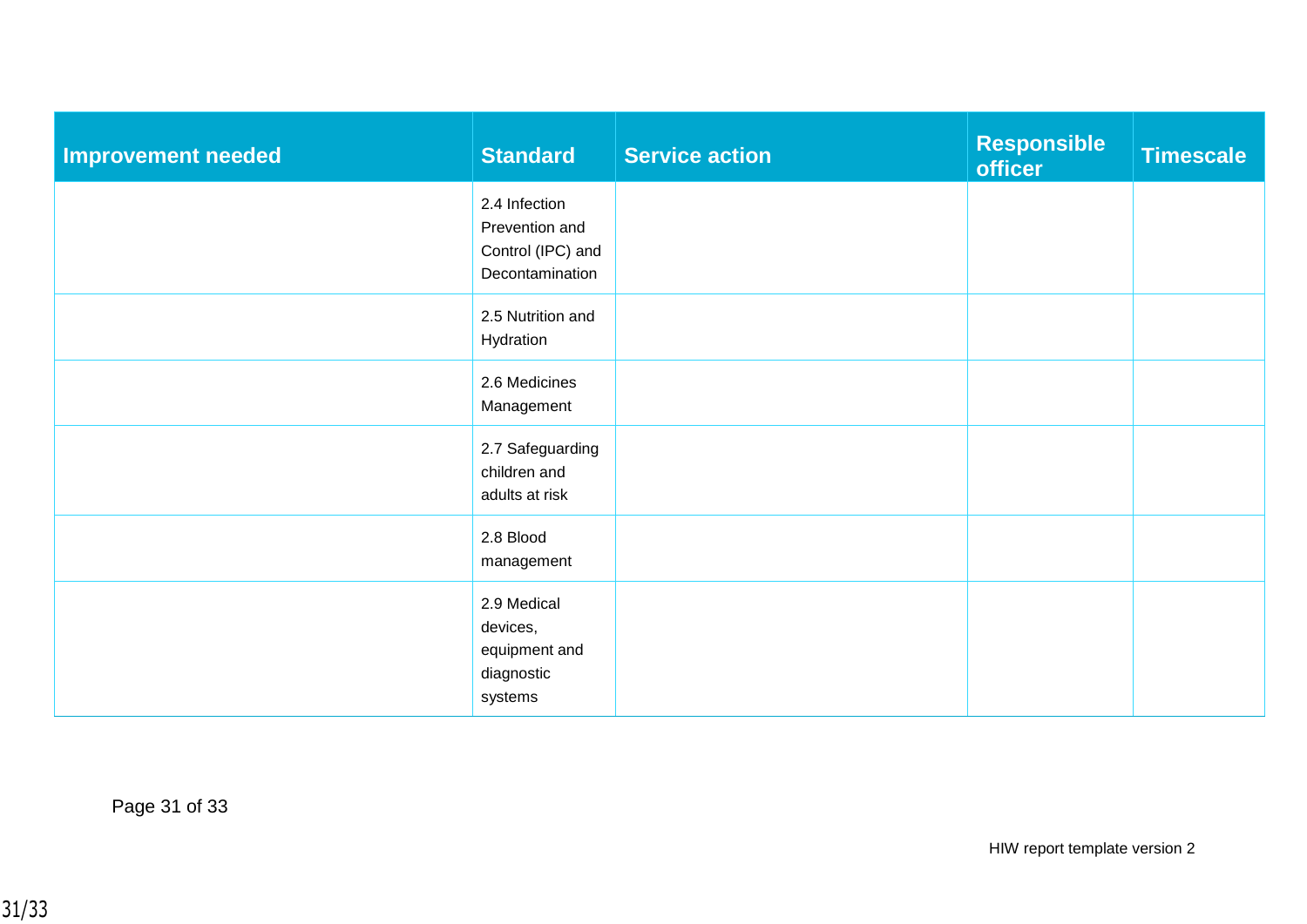| <b>Improvement needed</b>                   | <b>Standard</b>                                                   | <b>Service action</b> | <b>Responsible</b><br>officer | <b>Timescale</b> |  |
|---------------------------------------------|-------------------------------------------------------------------|-----------------------|-------------------------------|------------------|--|
|                                             | 3.1 Safe and<br><b>Clinically Effective</b><br>care               |                       |                               |                  |  |
|                                             | 3.3 Quality<br>Improvement,<br>Research and<br>Innovation         |                       |                               |                  |  |
|                                             | 3.4 Information<br>Governance and<br>Communications<br>Technology |                       |                               |                  |  |
|                                             | 3.5 Record<br>keeping                                             |                       |                               |                  |  |
| <b>Quality of management and leadership</b> |                                                                   |                       |                               |                  |  |
|                                             | Governance,<br>Leadership and<br>Accountability                   |                       |                               |                  |  |
|                                             | 7.1 Workforce                                                     |                       |                               |                  |  |

Page 32 of 33